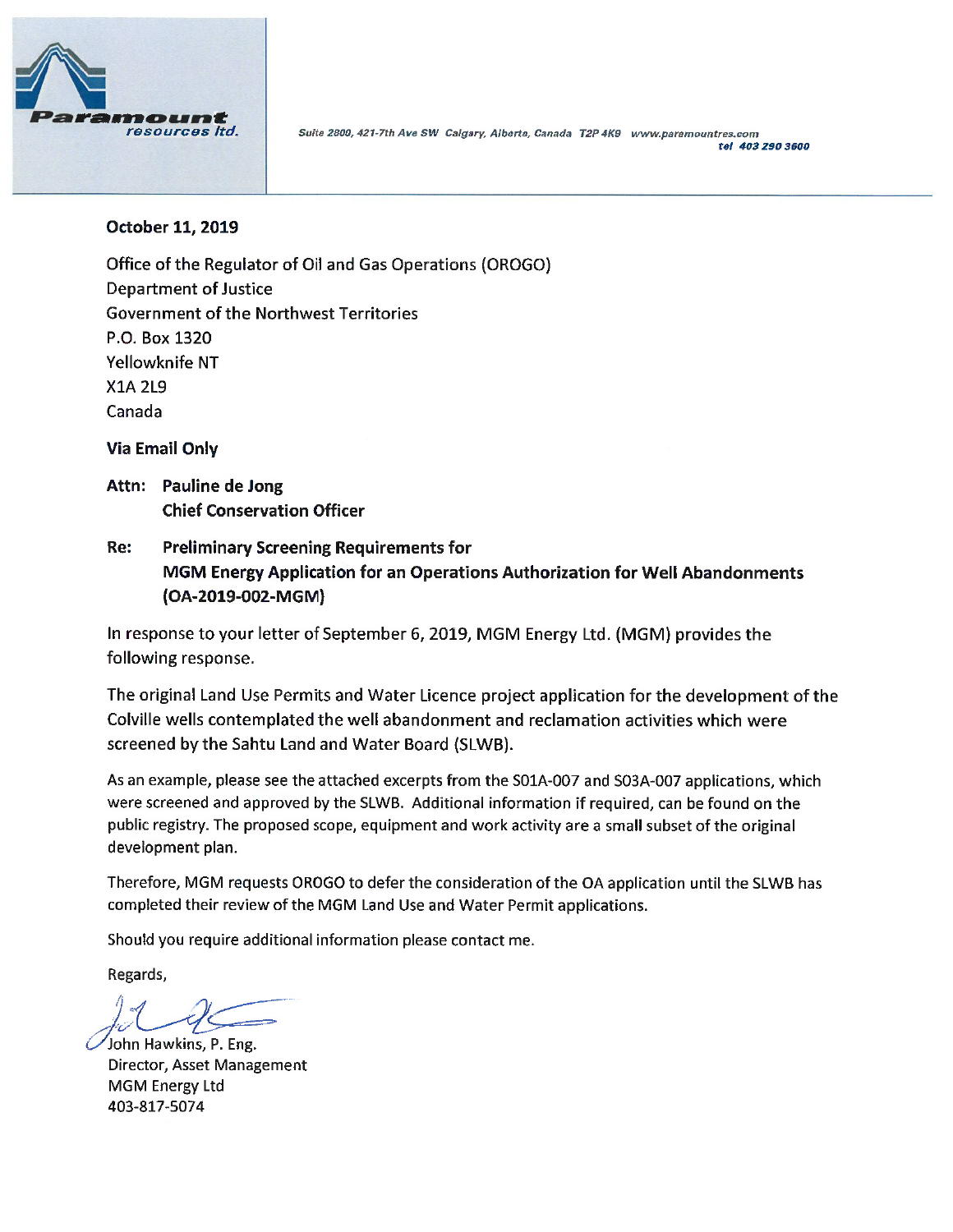Appendix 1

 $\mathcal{G}$ 

Environmental Protection Plan

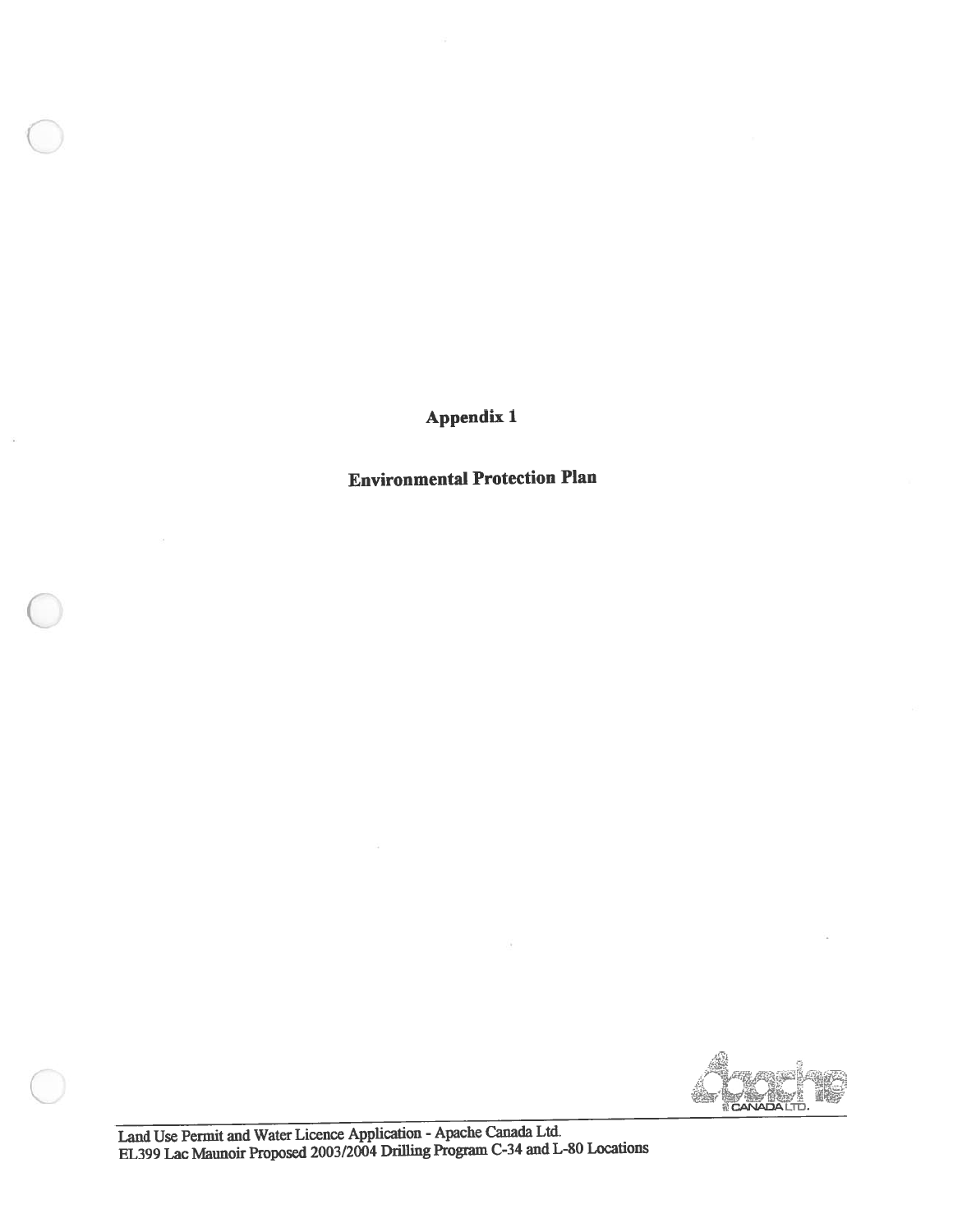#### ENVIRONMENTAL PROTECTION PLAN FOR APACHE CANADA LIMITED

#### EL399 LAC MAUNOIR PROPOSED 2003/2004 DRILLING PROGRAM C-34 and L-80 Locations October 2003

For Submission to the Sahtu Land and Water Board

Prepared for:

Apache Canada Limited 1000, 700 - 9 Avenue S.W. Calgary, AB T2P 3V4

Prepared by:

Northern EnviroSearch Ltd. 330, 703 - 6 Avenue S.W., Calgary, AB T2P 0T9 Phone: (403) 543-5353 Fax: (403) 233-2513

> Principal Investigators: Bob Raina, B.Sc., P.Geol. Margot Ferguson, B.Sc., P.Geoph.

NESL File No. 1655NT03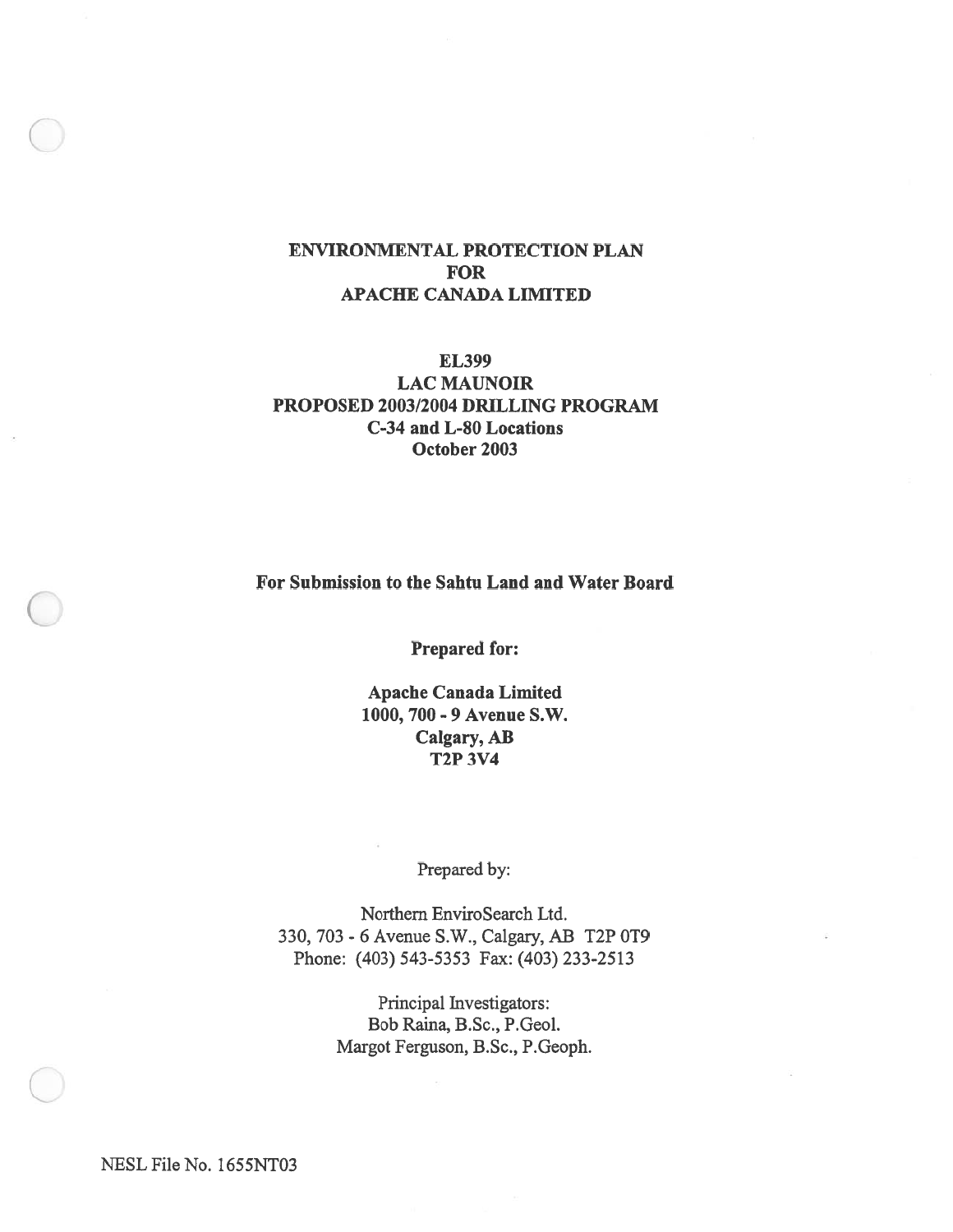# TABLE OF CONTENTS

| 1              |                |  |
|----------------|----------------|--|
| $\mathbf{2}$   |                |  |
|                |                |  |
| 3              |                |  |
| 4              |                |  |
|                | 4.1            |  |
|                | 4.2            |  |
|                | 4.2.1          |  |
|                | 4.3            |  |
|                | 4.4            |  |
|                | 4.5            |  |
|                | 4.6            |  |
|                | 4.6.1          |  |
|                | 4.6.2          |  |
|                | 4.7            |  |
|                | 4.7.1          |  |
|                | 4.7.2          |  |
|                | 4.8            |  |
|                | 4.9            |  |
|                | 4.10           |  |
|                | 4.11           |  |
|                |                |  |
| $\overline{5}$ |                |  |
|                |                |  |
|                | 5.1            |  |
|                | 5.1.1<br>5.1.2 |  |
|                |                |  |
|                | 5.1.3          |  |
|                | 5.2            |  |
|                | 5.3            |  |
|                | 5.3.1          |  |
|                | 5.3.2          |  |
|                | 5.4            |  |
|                | 5.5            |  |
| 6              |                |  |
|                | 6.1            |  |
|                | 6.2            |  |
|                | 6.2.1          |  |
|                | 6.2.2          |  |
|                | 6.3            |  |
|                | 6.3.1          |  |
|                | 6.3.2          |  |
|                | 6.3.3          |  |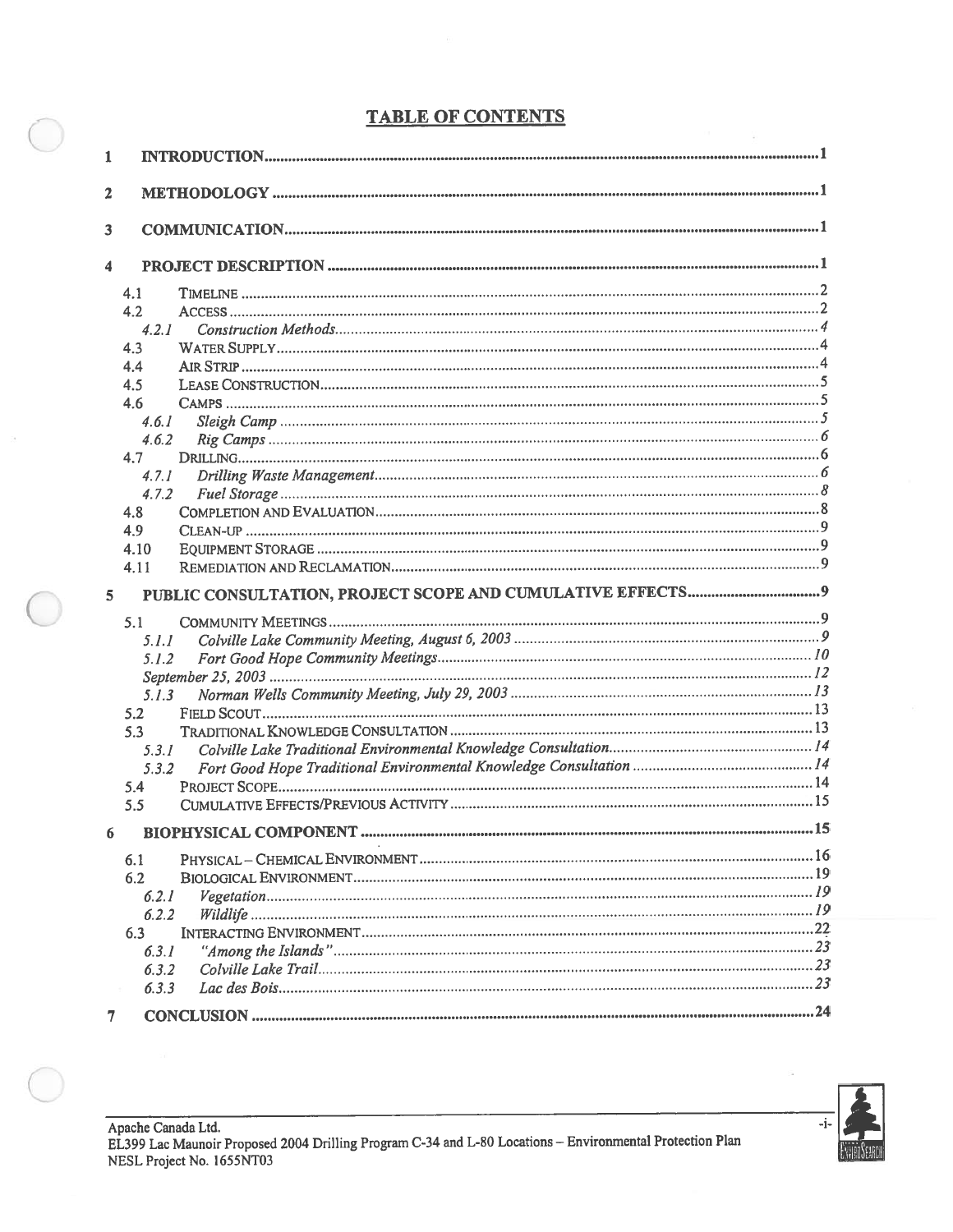#### **APPENDICES**

 $\bar{z}$ 

| <b>APPENDIX 1-A</b> | <b>PHOTOGRAPHS</b>                             |
|---------------------|------------------------------------------------|
| <b>APPENDIX 1-B</b> | <b>MAPS</b>                                    |
| <b>APPENDIX 1-C</b> | <b>WATER SOURCE INFORMATION</b>                |
| <b>APPENDIX 1-D</b> | <b>PRE-DISTURBANCE ASSESSMENTS</b>             |
| <b>APPENDIX 1-E</b> | MINERAL OIL-BASED DRILLING FLUID INFORMATION   |
| <b>APPENDIX 1-F</b> | <b>CONSULTATION NOTICES AND ATTENDEE LISTS</b> |



s.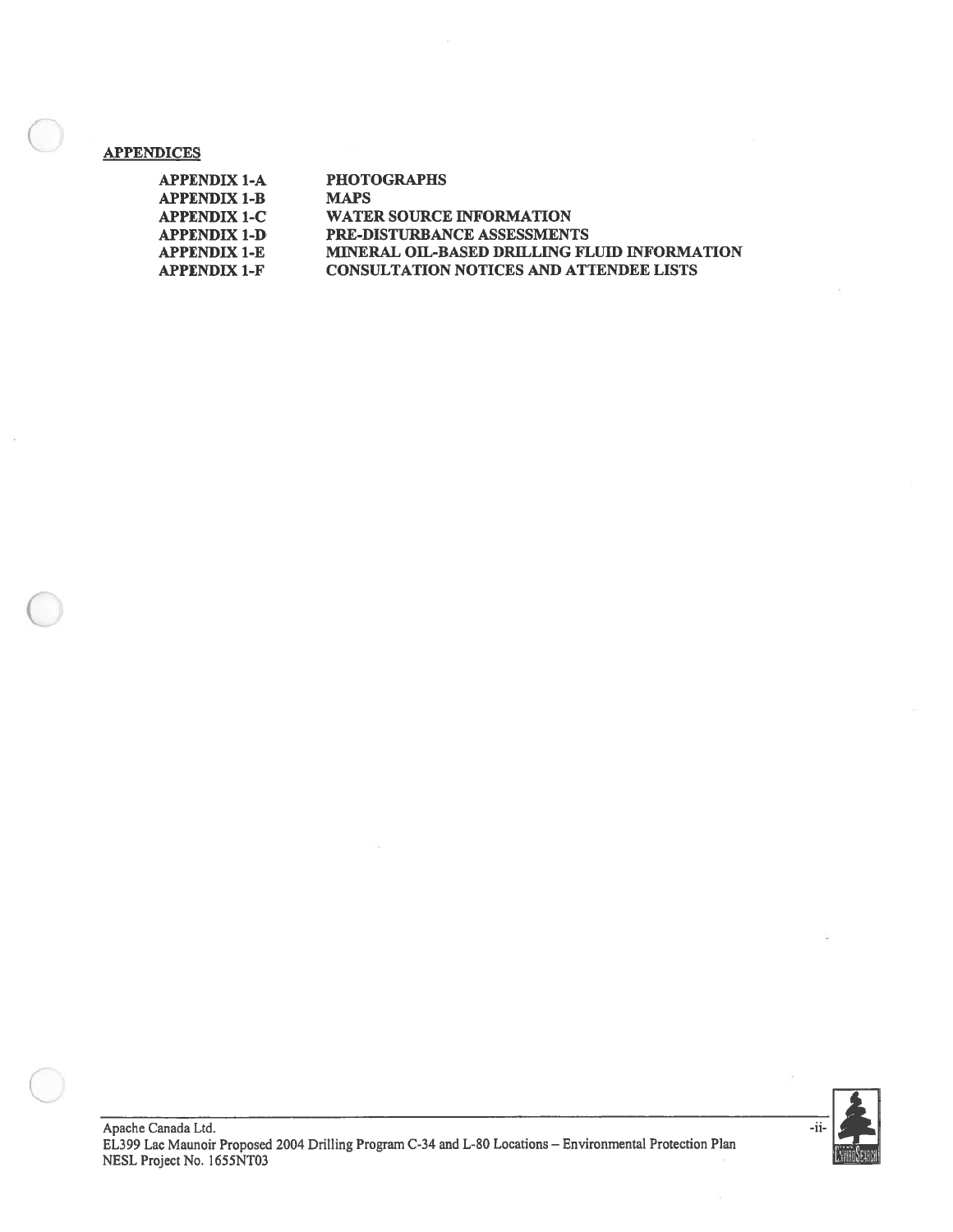# I Introduction

Apache Canada Ltd. (Apache) is <sup>p</sup>lanning to drill two exploratory wells, C-34 (67° 13' 02.3 ", - 125° 07' 06.1") and L-80 (67° 19' 43.1", -124° 59' 56.3"), in the Lac Maunoir area located approximately 35km NE of Colville Lake, NWT. The locations have been selected based upon <sup>a</sup> review of the Lac Maunoir NWT AO2P-COL Seismic Program that was acquired by Paramount/Apache during the winter of 2002/03. The drilling of L-80 will be contingent upon timing of C-34.

In accordance with the Mackenzie Valley Resource Management Act (MVRMA) and the requirements of the Sahtu Land and Water Board (SLWB), Northern EnviroSearch Ltd. (NESL) was retained by Apache to examine the effects that this drilling program may have on the environment and the social, economic and cultural well-being of the residents and communities.

# 2 Methodology

This Environmental Protection Plan (EPP) was initiated in July, 2003. It consisted of a field assessment, research, and discussions with community members and local land use regulators.

Community meetings were held in Colville Lake on August 6, 2003, Fort Good Hope on July <sup>29</sup> & September 25, 2003, and Norman Wells on July 29, 2003. Representatives of Apache provided an overview of the program and answered questions pose<sup>d</sup> by residents. The program area was scouted by helicopter on August <sup>20</sup> to 22, 2003. Traditional Environmental Knowledge (TEK) was gathered in conjunction with <sup>a</sup> community meeting in Fort Good Hope on September 25, 2003, by <sup>p</sup>hone, and at Colville Lake trapper cabins on October <sup>5</sup> & 6, 2003.

# 3 Communication

The following people are associated with this protection <sup>p</sup>lan. Any communications with respec<sup>t</sup> to this protection <sup>p</sup>lan may be referred to:

David Calvert Bob Phillips Coordinator Surface Land, Aboriginal Senior Drilling Superintendent and Community Relations Apache Canada Ltd. Apache Canada Ltd. 1000, 700—9 Ave. S.W. 1000, 700—9 Ave. S.W. Calgary, Alberta T2P 3V4 Calgary, Alberta T2P 3V4 Phone: (403) 303-1826 Phone: (403) 261-1316 Fax: (403)261-1208 Fax: (403)261-1349

# 4 Project Description

The Lac Maunoir drilling program is being propose<sup>d</sup> by Apache to assess the hydrocarbon potential on, and in the vicinity of, Exploration License EL399 based on a review of the Lac Maunoir NWT AO2P-COL Seismic Program that was acquired during the winter of 2002/03. This drilling project includes two well locations:

- •Maunoir C-34 (67° 13' 02.3", -125° 07' 06.1")
- •Maunoir L-80 (67° 19′ 43.1", -124° 59′ 56.3")

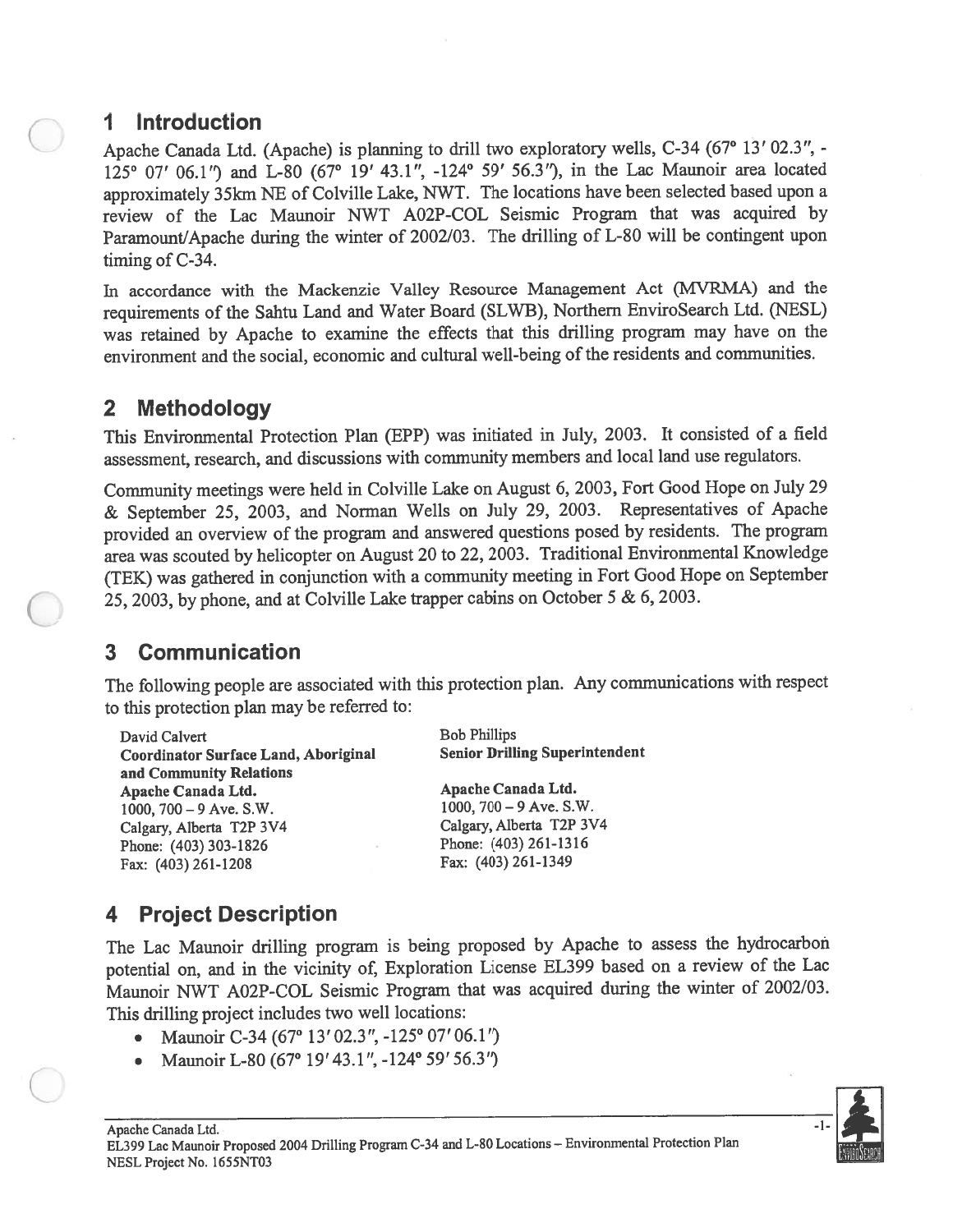The purpose of this EPP is to identify, address, and mitigate the environmental issues associated with the conduct of the Lac Maunoir drilling project. As par<sup>t</sup> of the EPP, the access and weilsite locations were scouted by helicopter on August <sup>19</sup> and 21, 2003. The scouting party consisted of:

- •Bob Raina, NESL
- •Jim Watson and Grant McLean, Trout Creek Consulting
- •Wilbert Kochon, Colville Lake Band

The drilling program consists of the following components:

- •Construction of approximately <sup>76</sup> kilometres of access utilizing existing cutlines
- Construction of two wellsites at C-34 and L-80, two sumps, and two camp sites
- •Moving drilling and suppor<sup>t</sup> equipment to the welisite
- Operation of road construction and drilling camps
- •Drilling operations
- Completion and reservoir evaluation
- Waste management
- •Demobilization of equipment
- •Decommissioning/reclamation of the campsites, wellsites, sumps and access

# 4.1 Timeline

Access and lease construction is <sup>p</sup>lanned to begin in December <sup>2003</sup> when suitable frozen groun<sup>d</sup> conditions are present. Transportation of the drilling rig, set up and drilling is scheduled to take <sup>p</sup>lace in January 2004. Drilling is anticipated to be complete in late March <sup>2004</sup> and equipment will be moved off site and to Norman Wells by mid-April (see Table <sup>1</sup> below for the anticipated timeline for the project components).

Table 1: Anticipated Timeline for the Apache 2004 Lac Maunoir Winter Drilling Program

| <b>Activity</b>                                   | <b>Time Required</b> | <b>Estimated Dates</b>              |
|---------------------------------------------------|----------------------|-------------------------------------|
| Access, lease and sump construction               | 45 days              | December 1, 2003 - January 15, 2004 |
|                                                   | <b>First Well</b>    |                                     |
| Rig and drilling camp move-in                     | 5 days               | January 5-10, 2004                  |
| Drilling                                          | 35 days              | January 11 - February 15, 2004      |
| Completion and evaluation                         | 14 days              | February 16-29, 2004                |
| <b>Second Well</b>                                |                      |                                     |
| Rig and drilling camp move-in                     | 5 days               | February 16-20, 2004                |
| Drilling                                          | 35 days              | February 21 - March 27, 2004        |
| Completion and evaluation                         | 14 days              | March 28 - April 10, 2004           |
| Demobilization to Norman Wells                    | 5 days               | April 7-11, 2004                    |
| Clean-up/decommission wellsites, sumps and access | 10 days              | April 6-15, 2004                    |
| Reclamation                                       | To be                | Inspection in early summer          |
|                                                   | determined           |                                     |

# 4.2 Access

Maunoir C-34 and L-80 are located approximately 46km NE of Colville Lake, NWT. The welisites will be accessed using existing cutlines from Colville Lake (see Survey Plan in

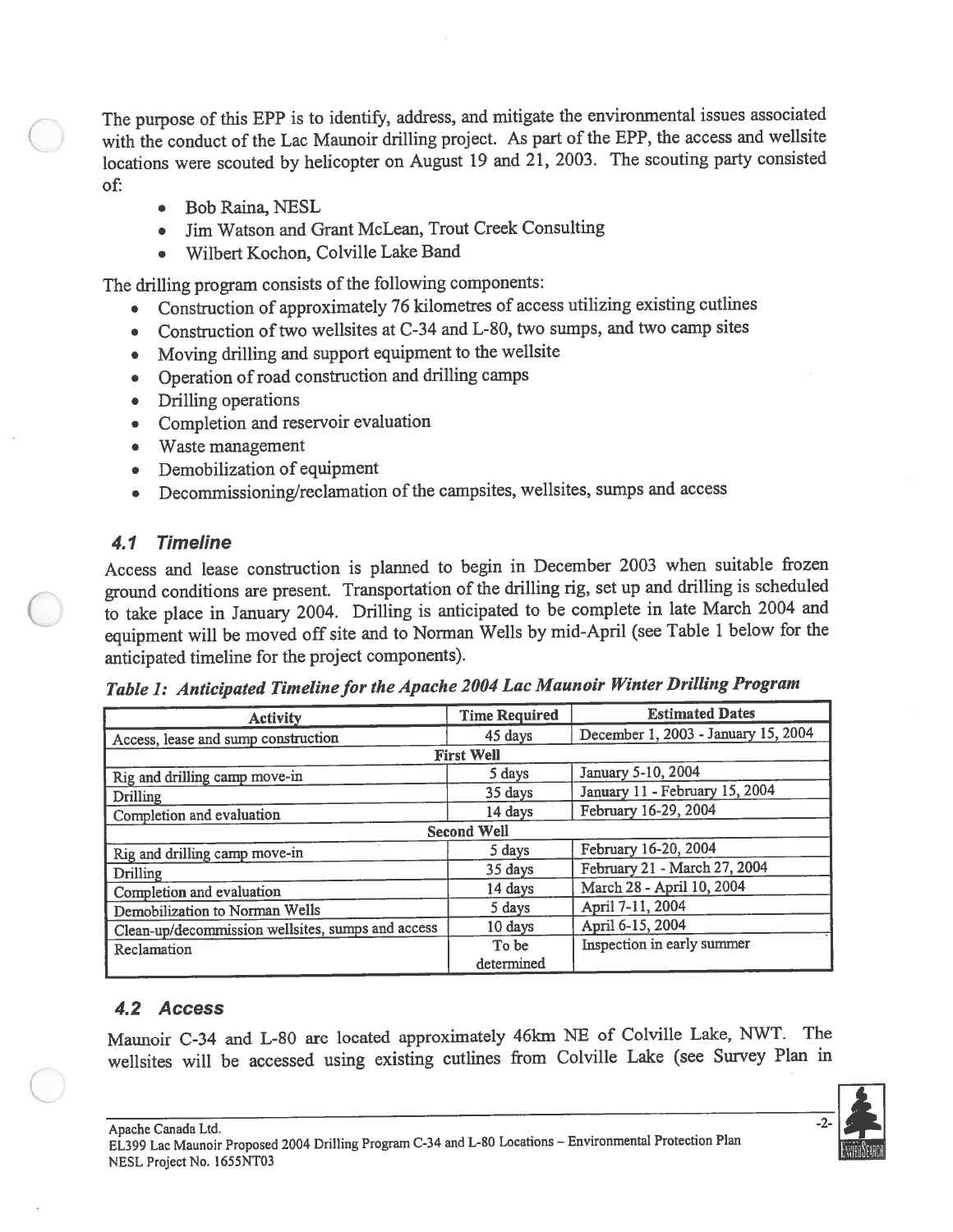Appendix 2). The total developed access from Colville Lake is approximately <sup>76</sup> kilometres and will utilize the same access used for the Lac Maunoir 2D Seismic Program recorded in the winter of 2003. The access traverses low lying, poorly drained boreal forest consisting of black spruce with an understory of bog birch and willow. There are five distinguishable creek crossings on the access trail (see Photo <sup>1</sup> in Appendix 1-A). The access passes through <sup>a</sup> propose<sup>d</sup> reserve that was selected in the 1970s by the International Biological Program (see Map in Appendix 1- B). This area was propose<sup>d</sup> as an area of interest for the future study of lakeside pea<sup>t</sup> banks and palsa and contains representative flora usually found in the western extremity of the continental forest.' No formal designation of this propose<sup>d</sup> reserve has been enacted. The access uses pre existing cutlines and trails and no additional disturbance is required.

- Km 0-11.5 The access begins at an intersection with the Fort Good Hope-Colville Lake Winter road 3km south and west of the community of Colville Lake. It follows an existing east-west cutline that passes south of Colville Lake where it crosses elevated, relatively well drained terrain populated with boreal forest species. Local rock outcrops are presen<sup>t</sup> with existing detours. The access passes by the PetroCanada C-17 wellsite.
- •Km 11.5-25 The access follows a northeast-southwest trending trail through poorly drained boreal forest. Minor detours have been created around water bodies and eskers (see Photo <sup>2</sup> in Appendix 1-A). Two stream crossings were noted that will require the installation of culverts to reduce the potential for overflow.
- Km 25-50 The access continues through poorly drained boreal forest with more open areas of patterned groun<sup>d</sup> and local outcrops of bedrock. Three stream crossings will require temporary culvert installations.
- Km 50-54 At an intersection, the access turns southeast and ascends the west flank of Maunoir Ridge along an old seismic cutline to the intersection of seismic Line COL-07 from the Paramount/Apache <sup>2003</sup> seismic program. The treeline is reached at this point.
- • Km 54-55.8 The access follows line COL-07 for 1.85 km to the intersection of Line COL-Ol. Above the treeline, shrub species are predominant along with grasses and willows. Scattered and sparse black spruce are present.
- • To C-34 The location is sited 2.5km south along Line COL-Ol near the intersection with COL-08. The welisite is located above the treeline in <sup>a</sup> shallow depression near the crest of Maunoir Ridge (see Photo <sup>3</sup> in Appendix 1-A).
- • To L-80 The routing follows COL-Ol north along the ridge and above the treeline for 4.5km to the intersection of Line COL-06 and turns northeast along Line COL-06 for 9.1km. Line COL-06 descends into the treeline on the east flank of Maunoir Ridge (see Photo <sup>4</sup> in Appendix 1-A). <sup>A</sup> number of rock outcrops are encountered and negotiated with existing

<sup>&</sup>lt;sup>1</sup> International Biological Programme Ecological Sites in Subarctic Canada: Areas recommended as Ecological Sites In Region 10, Yukon and Northwest Territories Boreal Forest to the Treeline, Dorothy K.B. Beckel (Ed.), 1975.

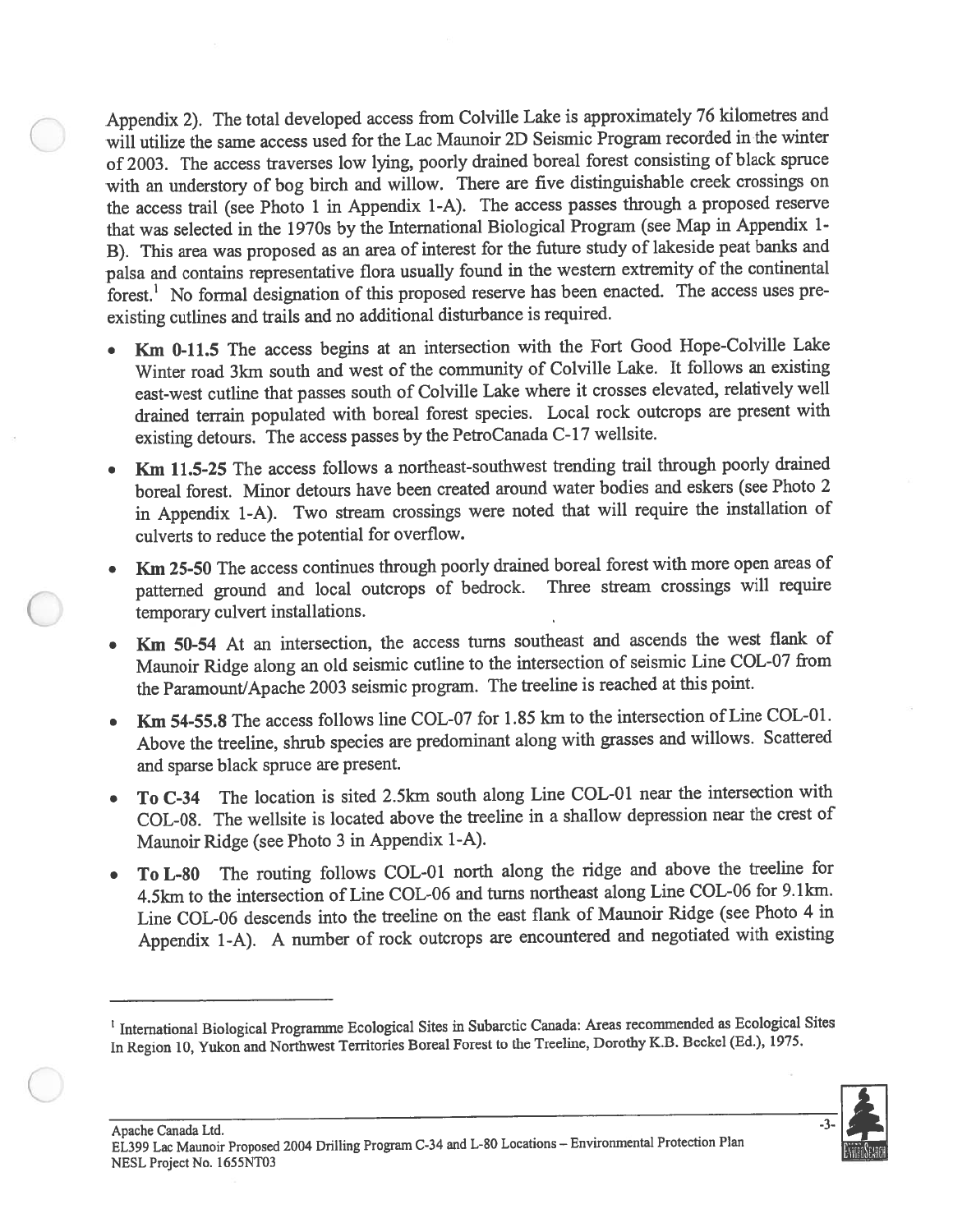detours. The welisite is located in poorly drained boreal forest (see Photo <sup>5</sup> in Appendix 1- A).

#### 4.2.1 Construction Methods

The access will be <sup>10</sup> metres wide to allow for the movement of heavy equipment and rig components. Some intersections will require additional clearing to allow large loads to manoeuver around corners. There may be one tow hill on the access which will require up to <sup>15</sup> metres width to allow room for the tow cats to operate. Access will be cleared using bulldozers. To reduce the potential for damage to the vegetative mat, the blades of the bulldozers will be equipped with shoes to preven<sup>t</sup> ripping and tearing. Slash (and/or snow berms), if created, will be windrowed with 7-metre breaks every <sup>300</sup> metres, to permit the passage of wildlife, and at all existing cutlines, game trails and traditional trails to permit their continued use. The cleared access will be watered to provide <sup>a</sup> hard surface for the movement of heavy equipment. Culverts may be used where the access crosses local draws and minor streams and the potential for overflow conditions exists. DFO in Inuvik will be consulted at (867) 777-7520 prior to culvert placement.

#### 4.3 Water Supply

Water will be required for ice bridge construction, road construction and drilling operations. Approximately  $100m<sup>3</sup>$  of water will be required for each kilometre of access development. Access construction is estimated to require 7,600m<sup>3</sup>. Water volumes required for drilling (boilers, make up water for mud system, miscellaneous use) are estimated at  $1,000$ m<sup>3</sup>. A potable water supply of 5m<sup>3</sup> per day will also be required for camp use. Water sources that have been identified include eleven unnamed lakes along the access route and in the vicinity of the weilsites (see Appendix 1-B for maps indicating water sources). These lakes were sounded to obtain depth readings for calculation of water volumes and the potential impact water withdrawals would have on the lakes. Calculations of the effect of water withdrawal are based on the Department of Fisheries and Oceans (DFO) Protocol for Water Withdrawal for Oil & Gas Activities in the Northwest Territories (current as of December16, 2002). All intake hoses used to draw water will be appropriately screened to prevent the uptake of fish.

Lakes numbered <sup>2</sup> - <sup>11</sup> can be utilized for access and lease construction. Lake <sup>1</sup> did not meet the requirements for the minimum acceptable depth of <sup>3</sup> .7m (see Appendix 1-C for letter to DFO including calculations and supporting information).

## 4.4 Air Strip

Aircraft will be used for crew changes, supply flights and for med-evac, if required. Lakes located near potential campsites and having <sup>a</sup> length of 600m or more may be used as air strips. <sup>A</sup> lake SW of Lake <sup>7</sup> (see Appendix 1-B for Program Map) has been propose<sup>d</sup> as <sup>a</sup> likely location for the air strip. Lakes in the area may be used as required, provided that no new access is created and aircraft do not interfere with caribou herds. Storage of equipment or aircraft on the lakes will not be permitted. The airstrip at Colville Lake may also be used to stage equipment and personnel.

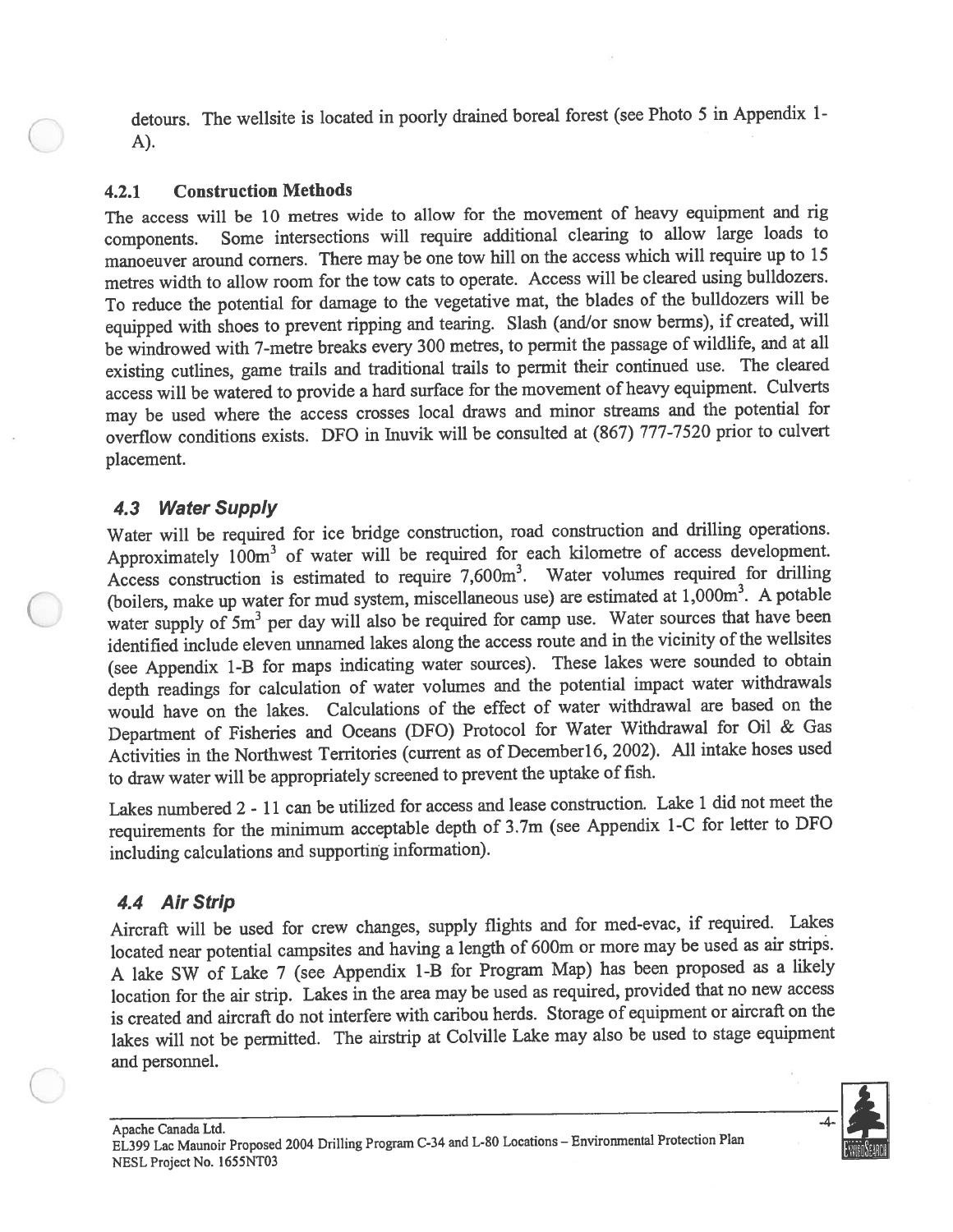## 4.5 Lease Construction

#### C-34

The C-34 welisite is located on seismic line AO2P-COL-08 (see Photo 3 in Appendix 1-A and Survey Plan in Appendix 2). The site is located above the treeline near the crest of Maunoir Ridge in <sup>a</sup> shallow bowl. The site is gently sloped to the east. It is moderately to well drained with typical sub-alpine shrub and grass species (see Section 6.2.1). Five test holes were dug and hand-augured to determine the nature of the soils at the site and to assess the permafrost conditions (see Pre-Disturbance Assessment in Appendix 1-D). The test holes encountered <sup>a</sup> 12cm organic layer overlying 32cm of sandy clay. In <sup>p</sup>laces <sup>a</sup> buried organic horizon was presen<sup>t</sup> consisting of black loam at thicknesses of up to 30cm. Permafrost was encountered approximately 60cm below ground level (bgl). 4.5 Lease Construction<br>
2.34<br>
C34 C-34 veloties is leasted on seismic line A02P-COL-08 (see Photo 3 in Appendix 1-A and<br>
The C-34 veloties is leasted on seismic line A02P-COL-08 (see Photo 3 in Appendix 1-A and<br>
ENEW In a 4.5 Lease Construction<br>
1.63 Lease Construction<br>
The C-34 wealls is located on acismic line A02P-COL-08 (see Photo 3 in Appendix 1-A and<br>
Show The malleno book . The since is located above the tredits near the cent of Mau

The lease dimensions will be 120m <sup>x</sup> 120m and it will be constructed with minimal disturbance. The lease will not be stripped but will be padded with ice and snow to protect the vegetation. A remote sump, located below the treeline on the west side of the ridge, will be used to handle drilling waste.

#### L-80

The L-80 weilsite is located on seismic line AO2P-COL-06 (see Photo 5 in Appendix 1-A and Survey Plan in Appendix 2). The site is poorly drained with typical boreal forest species including black spruce, Labrador tea, shrubs and lichens (see Section 6.2.1). It is slightly hummocky with gentle drainage toward the southwest. Five test holes were hand-augured to determine the nature of the soils at the site and to assess the permafrost conditions. The test holes encountered <sup>a</sup> 12cm organic layer overlying <sup>63</sup> cm of clay. Permafrost was encountered approximately 75cm bgl.

The lease dimensions will be 120m <sup>x</sup> 120m and construction will involve the clearing of scrub spruce and shrubs, stripping of topsoil and levelling the lease. If feasible the corners of the wellsites will be rounded to soften the appearance of the clearings. Water will be used to freeze the surface and create <sup>a</sup> stable <sup>p</sup>latform for the rig. <sup>A</sup> sump adjacent to the lease will be utilized to handle freshwater-based drilling fluids and cuttings. Topsoil will be removed as <sup>a</sup> single lift. Levelling of the lease will be performed with subsoil stripping and levelling of the lease will be required. Topsoil will be conserved, where possible, for replacement during reclamation.

## 4.6 Camps

Crews involved in the construction of the access to C-34 from Colville Lake will be housed in the community of Colville Lake. Should access to L-80 be required, <sup>a</sup> 25-man sleigh camp will be brought in for accommodations. This will occur after the primary access has been constructed.

## 4.6.1 Sleigh Camp

If required for the access construction for L-80, the road construction crew will stay in <sup>a</sup> 25-man mobile sleigh camp that will be relocated every few days as the access is built. Campsites will be

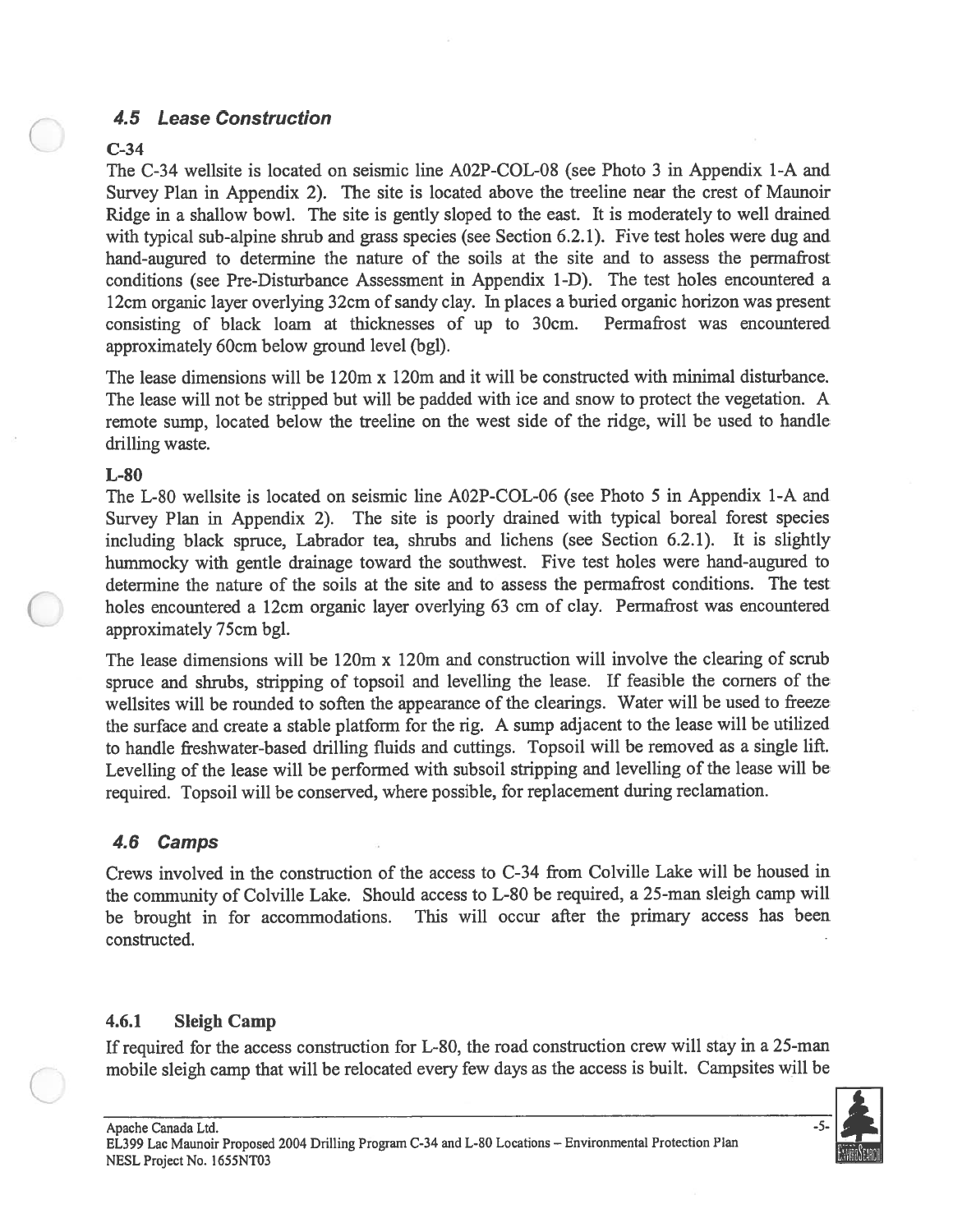located at least 100m from any waterbody to prevent contamination of water resources. Camp sewage will be spread for disposal.

#### 4.6.2 Rig Camps

The drilling crew and suppor<sup>t</sup> personne<sup>l</sup> will stay in <sup>a</sup> stationary camp located on the access to each weilsite (see Program Map in Appendix 1-B). <sup>A</sup> 50-man camp will be utilized to accommodate fluctuating levels of personne<sup>l</sup> during various <sup>p</sup>hases of the drilling operation. The camp will be powere<sup>d</sup> by <sup>a</sup> diesel-electric gen-set. Water will be used to freeze down the site to create <sup>a</sup> level working surface for the <sup>p</sup>lacement of camp components. The campsites that have been selected are located at least 100m from any water body to prevent contamination of water resources. Camp blackwater will be disposed in <sup>a</sup> sump. Solid waste and refuse will be incinerated. Non-combustible waste will be hauled to Norman Wells for disposal. Sumps will be fenced to protect wildlife. Personnel essential to the drilling operation (drilling supervisor, tool push, etc.) will be housed in trailer units on the lease.

## 4.6.2.1 C-34 Camp (N 67° 12' 30.1" W125°22' 44.6'9

The camp will utilize <sup>a</sup> natural or existing clearing at the base of the west flank of the ridge, below the treeline. The campsite will be approximately 60m <sup>x</sup> 60m in dimension and approximately 15km from the C-34 welisite. Sumps will be used to contain black and grey water.

## 4.6.2.2 L-80 Camp

The campsite for L-80 is located on <sup>a</sup> 60m <sup>x</sup> 60m site 50m SW of the wellsite at the base of the east flank of Maunoir Ridge. The site is poorly drained consisting of pea<sup>t</sup> mosses on <sup>a</sup> wet, sandy substrate. Minor clearing will be required to remove or walk down shrubs and small trees. Sumps will be used to contain black and grey water.

# 4.7 Drilling

Drilling will take place over an 80-day period. Drilling practices will be compliant with all requirements of the NEB Permit and Regulations.

## 4.7.1 Drilling Waste Management

Two types of drilling fluid will be utilized for this project; freshwater-based gel-chem and mineral oil-based fluid. Although mineral oil-based fluid is preferable for drilling through salt formations, <sup>a</sup> salt-based drilling fluid may be used as <sup>a</sup> less desirable substitute if approva<sup>l</sup> is not obtained for mineral oil.

## 4.7.1.1 Freshwater Gel-Chem Fluid

<sup>A</sup> drilling fluid consisting of freshwater and natural clays with conditioners will be used to drill the upper section of the well. Weight material in the form of calcium carbonate (limestone) may be incorporated as required. This non-toxic system will be used to ensure that any fresh groundwater zones are protected. As additional protection, the well will be cased and cemented

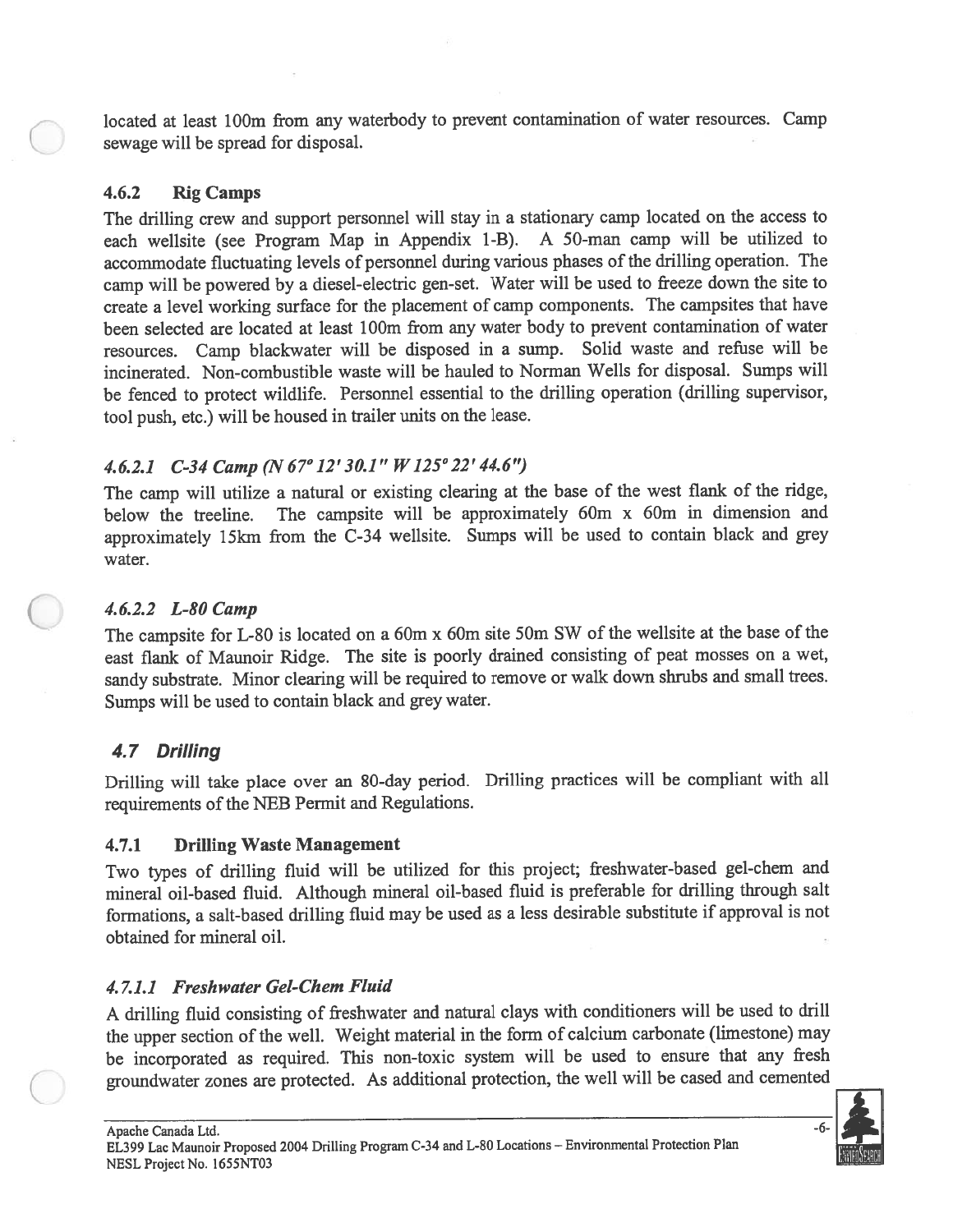to <sup>a</sup> depth of 550m to preven<sup>t</sup> fluids from deeper drilling entering formations containing potable water. Waste from this drilling fluid system will include freshwater, natural clays, rock cuttings, chemical stabilizers and conditioners, all at non-toxic levels. The sumps (the 30m <sup>x</sup> 30m remote sump for C-34 at <sup>N</sup> 67° 14' 37.3" <sup>W</sup> 125° 15' 53.3" and the 30m <sup>x</sup> 60m sump SW and adjacent to L-80) will be excavated to <sup>a</sup> level below the permafrost. Upon completion of the drilling program, the freshwater drilling waste will be analysed and, if it meets the requirements of the Alberta Energy and Utility Board's G-50 Drilling Waste Management Guidelines, will be mixed, buried and covered and frozen into the permafrost in the sumps. The sumps will be covered with sufficient material (approximately 100cm) to allow for settling.

#### 4.7.1.2 Mineral Oil-Based Fluid

Upon reaching the Saline River formation, <sup>a</sup> salt-containing geological sequence, <sup>a</sup> mineral oilbased drilling fluid will be employed. Salt-containing formations are subject to dissolution if freshwater drilling fluids are used. <sup>A</sup> mineral oil-based fluid will not react with the salt, and reduces the potential for drilling problems due to salt solution. The mineral oil is <sup>a</sup> low toxicity hydrocarbon. As with the freshwater gel-chem system, calcium carbonate will be used as <sup>a</sup> weight material. Lost circulation material (i.e. cellophane, sawdust, or walnut shells) will be available on site to be used if required.

The Material Safety Data Sheet (MSDS) information identifies the mineral oil as "Distillate 822", a complex mixture of petroleum hydrocarbons  $(C_{11}-C_{18})$ . It is "Practically Non-toxic for ingestion and skin contact" and "Moderately Toxic for inhalation" (see MSDS sheet in Appendix 1-E). Mineral oil-based drilling fluid has been selected because it is <sup>a</sup> more environmentally friendly alternative to salt-based drilling fluid. In the event of an accidental spill of mineral oilbased drilling fluid or wastes containing mineral oil, it is readily bio-degradable and will not be <sup>a</sup> persistent contaminant in the environment. Spilled salt-based drilling fluids, or wastes containing salt, have the potential for longer term impacts to soil, groundwater and vegetation, requiring costly clean-up and long-term monitoring.

Mineral oil will be stored in two double-walled 400bbl tanks on lease that will be manifolded (tied-in) to the rig to reduce the potential for accidental spills. Drip pans will be employed under all valves.

Wastes associated with this drilling fluid system would include mineral oil, formation salt, and rock cuttings contaminated with salt and mineral oil. Solid waste, including rock cuttings from the drilling fluid system, will be centrifuged and transferred to <sup>a</sup> tank where it will be mixed with sawdust to prepare the waste for transport. Waste will then be transported by truck to a Class II Oilfield Waste Facility in Rainbow Lake, Alberta. Recovered mineral oil will be returned to the double-walled storage tanks. The mineral oil will be re-used at the L-80 location and/or transported to Norman Wells for storage.

## 4.7.1.3 Salt-Based Drilling Fluid

<sup>A</sup> less desirable alternative to the mineral oil-based system is <sup>a</sup> salt-based drilling fluid. This has been used successfully in pas<sup>t</sup> drilling programs in the area to control drilling through salt formations. Wastes consist primarily of salt contaminated drilling fluid and rock cuttings.

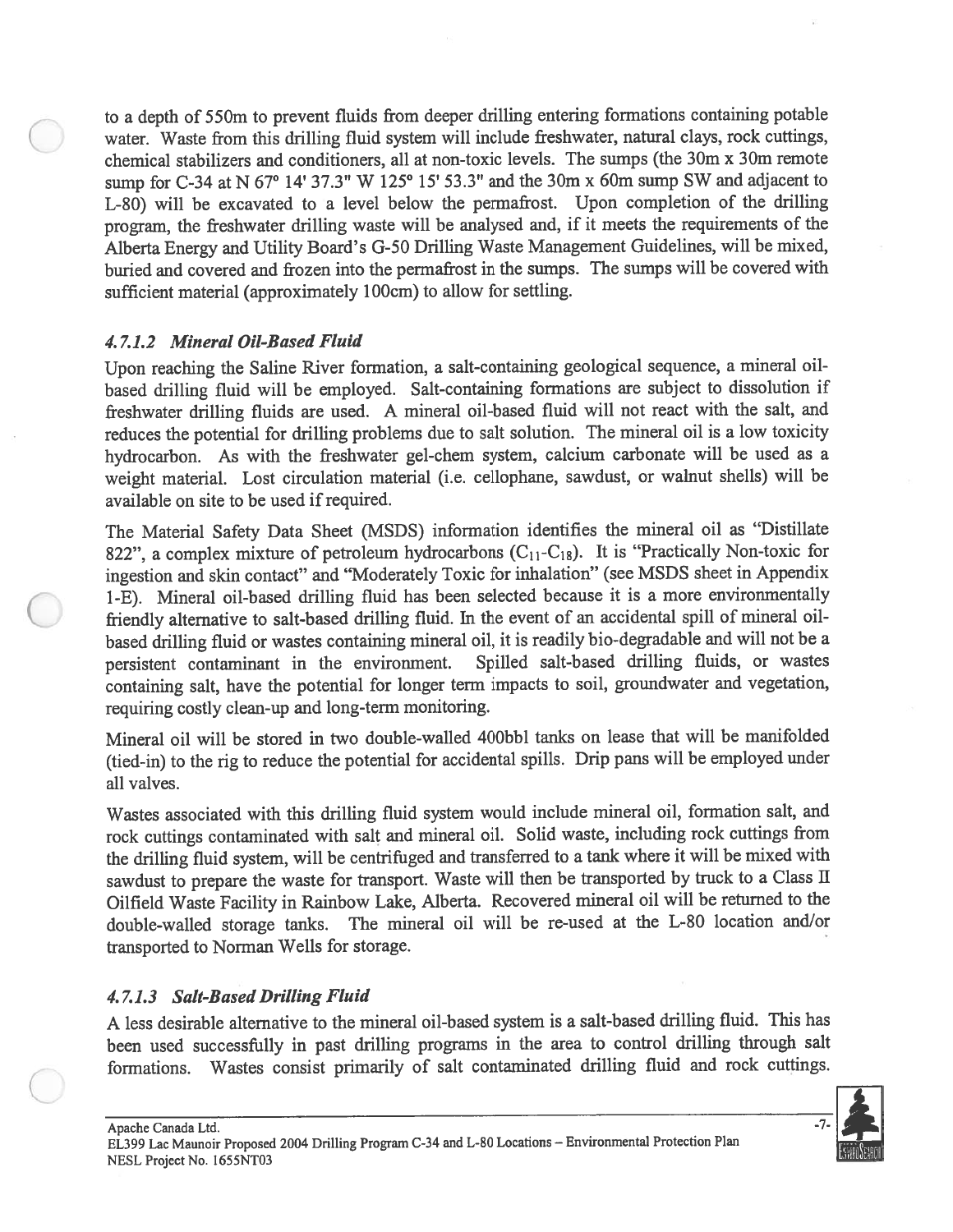However, difficulties occur with handling and disposal. Unlike mineral oil-based systems, salt is a persistent contaminant in the environment and is more problematic to remediate if accidentally spilled during handling. Although it is Apache's preference to employ <sup>a</sup> mineral oil-based drilling fluid, <sup>a</sup> salt-based fluid will be used ifregulatory approva<sup>l</sup> cannot be obtained for the use of mineral oil. Solid waste will be mixed with sawdust to stabilize any remaining liquids and hauled by truck to <sup>a</sup> Class II Industrial Landfill in Alberta for disposal. Salt containing liquids will be trucked to an approved facility in Alberta for downhole disposal.

## 4.7.2 Fuel Storage

All equipment will be fuelled with diesel to simplify fuel handling.

Fuel for the drilling rig will be stored in <sup>a</sup> double-walled 400-bbl tank on the lease and in <sup>a</sup> double-walled rig fuel tank. These tanks will be replenished from storage tanks in Norman Wells. The rig fuel tank will be manifolded (tied-in) directly to the rig to reduce handling and the potential for leaks and spills. Drip pans will be <sup>p</sup>laced under all valves and spill kits will be available on site.

Construction equipment and vehicles will be fuelled from <sup>a</sup> fuel sloop that will be towed along by the access construction crew. The sloop will then be sited on the lease during drilling to provide fuel for suppor<sup>t</sup> vehicles. Fuel for the camp will be stored in <sup>a</sup> fuel sloop. Fuel will be transported to the fuel sloop and the rig from the staging area in fuel trucks. Absorbent pads will be used to capture any minor spills and drips during vehicle refueling. Spill response equipment will be maintained on all fuel transfer vehicles and at storage locations. All personnel will be made aware of the Emergency Response Plan (ERP) and the site-specific Spill Response Plan (see Appendix 5).

# **4.8 Completion and Evaluation**

<sup>A</sup> service rig will be utilized for completing the wells and any testing (logging and flow tests) that will be conducted. Completion operations depend on the logging results for each well. If further testing is required, or if the well has economic potential, <sup>a</sup> wellhead will be left in <sup>p</sup>lace. If the well is not economic, it will be abandoned. Casing will be cemented, surface equipment will be removed and the casing will be cut and cappe<sup>d</sup> below groun<sup>d</sup> level.

Wells with commercial potential will be:

- • logged - instruments are used to measure different <sup>p</sup>hysical characteristics of the casing cement and rock surrounding the weilbore;
- perforated holes are made through the well casing at the zone(s) of interest;
- $\bullet$ fractured using high pressure to increase the flow of gas into the welibore;
- •sand will be pumpe<sup>d</sup> into the fractures to prop them open; and,
- •flow tested to measure the productivity of the reservoir rock

Once the evaluation is complete and the equipment will be moved off-site and a wellhead will be left in place.

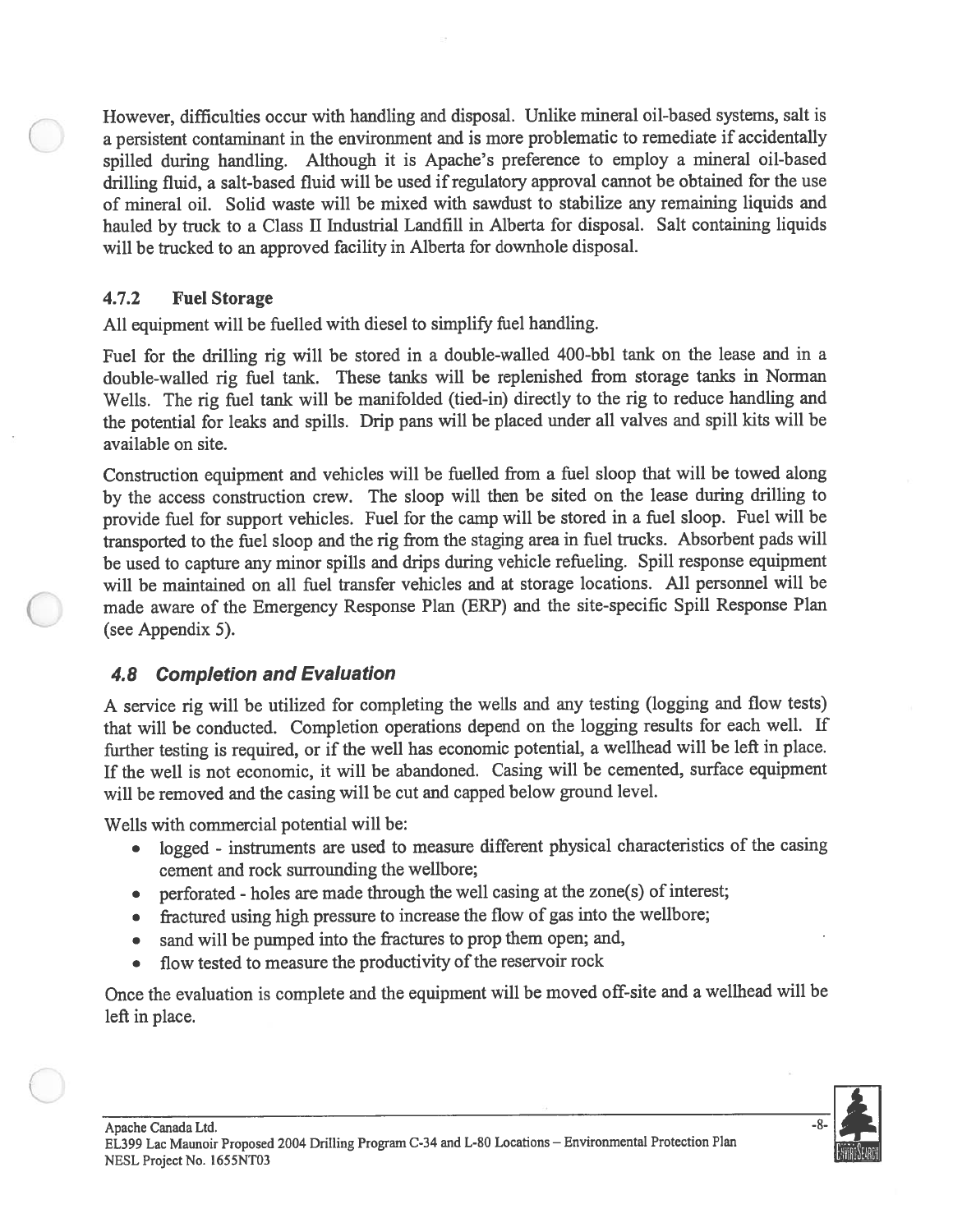## 4.9 Clean-up

Lease and access clean-up will take <sup>p</sup>lace after the service rig has been moved out.

- •Debris will be cleaned up and the any slash will be sprea<sup>d</sup> on the lease.
- •Topsoil will be replaced.
- •The campsites will be cleaned up and the camp sumps covered.
- Culverts will be removed from the access.
- Ice bridges will be notched to preven<sup>t</sup> damming during break up.
- • Slash and snow berms on the access will be left windrowed so that the access can be used by local community members. 7-metre wide breaks will be left in the windrows every <sup>300</sup> metres and at all existing cutlines, game trails and traditional trails.

# 4.10 Equipment Storage

Upon completion of drilling, the rig and associated equipment will be moved to Norman Wells via the winter road.

# 4.11 Remediation and Reclamation

All slash not windrowed will be bucked to lie flat to the ground, thereby promoting decay and reducing the potential for erosion. The access and wellsites will be inspected in the late summer/early fall. Areas of groun<sup>d</sup> disturbance will be repaired and reseeded with <sup>a</sup> seed mix approve<sup>d</sup> by the Indian and Northern Affairs Canada (INAC) Resource Management Officer. Areas prone to erosion, such as steep slopes, will be stabilized through the spreading of slash.

# <sup>5</sup> Public Consultation, Project Scope and Cumulative Effects

Apache has presented and discussed the Lac Maunoir Drilling Program with the community members of Colville Lake, Fort Good Hope and Norman Wells as well as representatives of their respective land corporations and renewable resource councils. Workshops, meetings, and telephone calls have provided the opportunity to discuss project components, goods and service requirements and employment opportunities. Traditional Environmental Knowledge (TEK) consultation has been conducted over the project area and the results have been incorporated into this EPP.

# 5.1 Community Meetings

Community meetings were held in Fort Good Hope, Colville Lake and Norman Wells to review the previous year's seismic program at Lac Maunoir and discuss the upcoming winter drilling program. Notices of the meeting were posted in the community at least one week prior to the meeting date (see Appendix 1-F for copies of the postings).

# 5.1.1 CoIville Lake Community Meeting, August 6, <sup>2003</sup>

<sup>A</sup> community meeting was held in Colville Lake on August 6, <sup>2003</sup> to discuss the 2002/03 drilling program and to presen<sup>t</sup> the propose<sup>d</sup> drilling programs for Maunoir Ridge and the Nogha Settlement Lands. The meeting was held in the school gymnasium and was attended by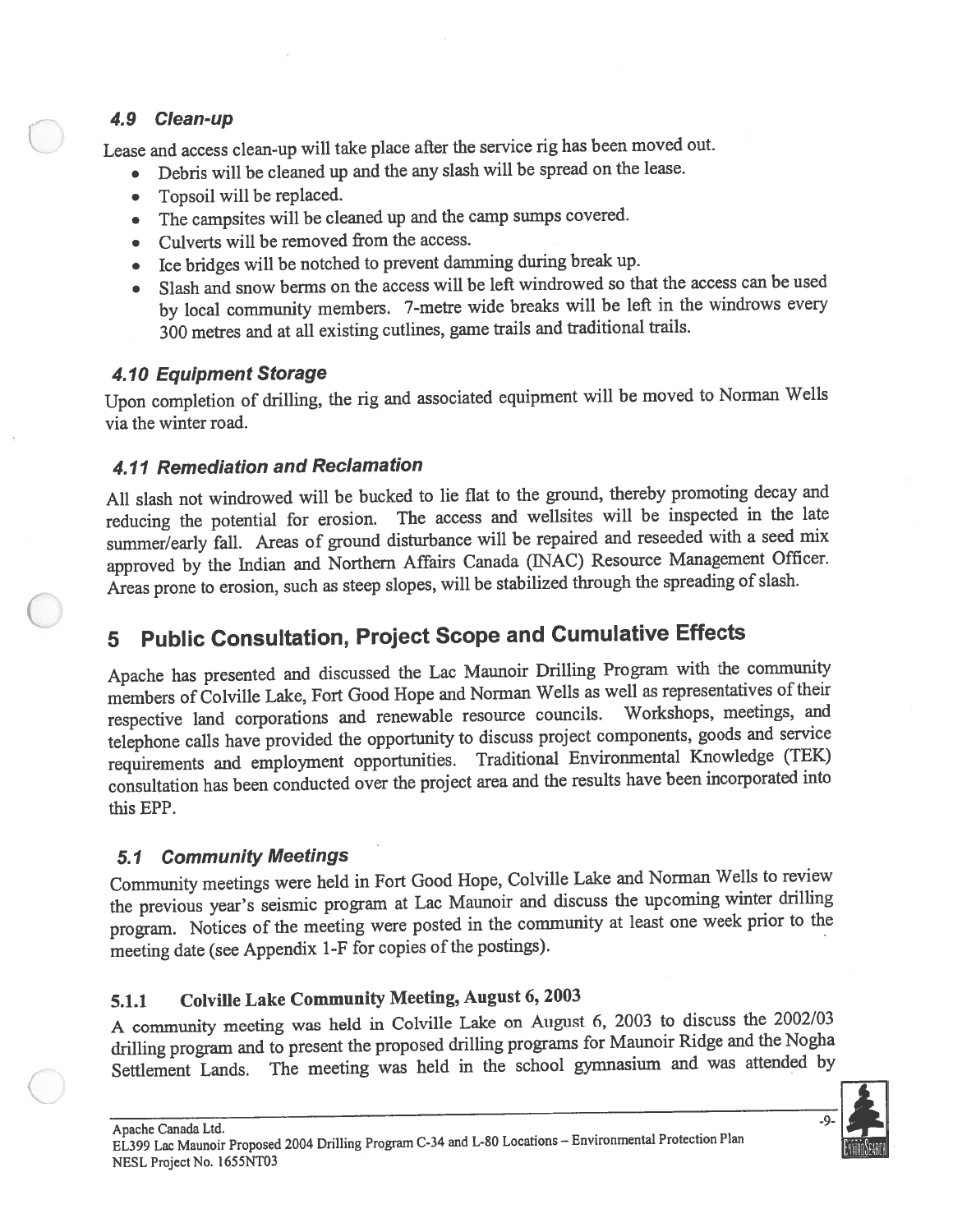approximately 15 members of the community. Translation services were provided by Joseph and Wilbert Kochon.

Representatives of Apache and Paramount presented some preliminary results from last year's drilling program on the Nogha Settlement Lands and the propose<sup>d</sup> drilling program for the 2003/04 season was presented.

<sup>A</sup> significant concern that was raised by elders attending the meeting was the apparen<sup>t</sup> effect of last year's activity on local caribou populations. It was suggested that Apache/Paramount should take <sup>a</sup> one-year hiatus to allow the wildlife to recover. It was alternatively suggested that local wildlife monitoring be conducted in an attempt to determine the effect, if any, of drilling activity on wildlife populations or movement. There was agreemen<sup>t</sup> that some form of monitoring would be useful. Another concern was the effect that development would have on the community and the potential that traditional lifestyles would be lost to the youth when they found employment on exploration and development projects.

There was concern expresse<sup>d</sup> over the amount of benefit that flowed to the community from the last winter's project. The community had an understanding that first consideration for employment and business opportunities would go to local individuals. Upon further discussion, it was recognized that, based on the size of the community, employment opportunities were limited by local capacity. It was requested that Apache/Paramount assist the community in developing business opportunities that would enable the community to provide services and not just employment opportunities to the projects.

Safety issues arose over heavy truck traffic on the Colville Lake Winter Road. It was agree<sup>d</sup> that further discussion was required to address workable solutions which would also involve the NWT Department of Transportation.

#### Calgary Meetings, September 8-10, <sup>2003</sup>

Extensive meetings were held over three days in Calgary with representatives of the Colville Lake community and Apache/Paramount. Issues of concern that were identified in the Lake community and Apache/Paramount. community meeting of August <sup>6</sup> were further discussed and addressed to the satisfaction of the community.

- Apache/Paramount has agree<sup>d</sup> that an ongoing dialogue is necessary and will occur this  $\bullet$ year to further understand the potential effects of exploration activities on local wildlife populations. In particular, input will be received on an ongoing basis from the Colville Lake Elders;
- Business opportunities were discussed with respec<sup>t</sup> to the propose<sup>d</sup> program and ways that the Colville Lake community could benefit were explored; and,
- • Methods to manage truck traffic on the Fort Good Hope - Colville Lake Winter Road will be explored.

## 5.1.2 Fort Good Hope Community Meetings

Community meetings were held in Fort Good Hope on July 29, and September 25, <sup>2003</sup> to discuss Apache's propose<sup>d</sup> drilling program including access routing, methods of construction and timing.

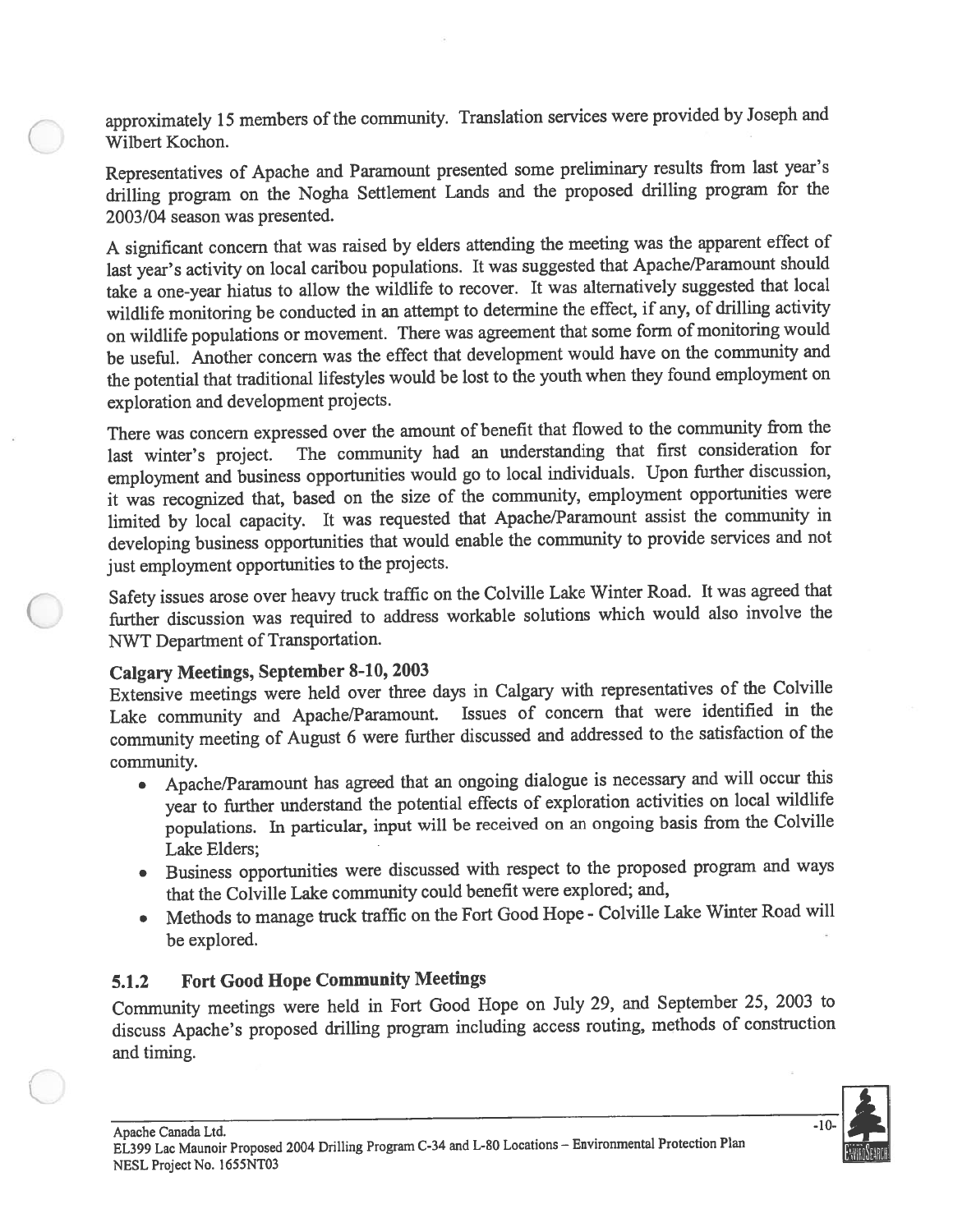#### July 29, 2003

The meeting was held in the Band Office Complex and commenced at 1:20PM. Twenty members of the community attended including members of the Band Council and the Land and Financial Corporations. Two members of the Tulita District Land Corporation (TDLC) also were presen<sup>t</sup> as was one party from Tulita. Three staff members of the SLWB were in attendance as observers. David Calvert, representing Apache presented the upcoming propose<sup>d</sup> projects that were followed by discussion. The meeting was held to discuss the proposed drilling programs for the Lac Maunoir area (EL399), the Nogha Settlement Lands and the seismic and drilling programs for the Turton Lake (EL414) area. Three main topics were raised as concerns by the attendees and addressed by Apache: benefits <sup>p</sup>lans and access agreements, socio-economic impacts, and Traditional Knowledge Consultation

#### Benefits Plans and Access Agreements

The focus of the discussion and questions related primarily to the Benefits Plan for the propose<sup>d</sup> Turton Lake EL414 Seismic Program and questions surrounding the current Cooperation, Benefits and Access Agreement signed between Paramount Resources (Apache's 50% partner) and the various corporations of the K'ahsho Got'ine District covering the Settlement Lands and EL399.

With respect to the Turton Lake Program, concern was expressed by representatives of the TDLC regarding negotiation of the Benefits Plan. In response, Apache indicated that <sup>a</sup> propose<sup>d</sup> Benefits Plan has been prepare<sup>d</sup> and delivered to the Tulita District Land Corporation for comment. <sup>A</sup> copy was also provided to the K'ahsho Got'ine District Land Corp. in Fort Good Hope and to Indian and Northern Affairs Canada in Yellowknife. Apache noted that <sup>a</sup> draft or "template" agreemen<sup>t</sup> that was to be provided to Apache by the TDLC in April, <sup>2003</sup> has, to date, not been provided and this led to some discussion regarding the need for further discussion and review of the propose<sup>d</sup> Benefits Plan. Apache informed the attendees that Paramount's agreemen<sup>t</sup> for the Settlement Lands and EL399 was assignable and that they would be working to clarify this understanding with the signatory parties.

George Govier, Director of the SLWB was asked by Ronald Pierrot, Chief and Chairman of the meeting, to outline the responsibilities of the SLWB with respec<sup>t</sup> to Benefits Plans. Mr. Govier indicated that the SLWB does not have jurisdiction over Benefit Plans and would not be evaluating the Land Use Permit application on the basis of any Benefit Plan. The review and recommendation process was also described.

#### Socio Economic Impacts

Apache described the bidding process for awarding of contracts on the propose<sup>d</sup> Turton Lake Program. With the exception of the seismic recording, all contracts were awarded to Sahtu District joint venture businesses representing \$1.6 million (approximately 650 man days of work) of the \$2.0 million project budget.

#### Traditional Knowledge

The issue of adequate Traditional Knowledge (TK) was raised. Apache indicated that all individuals identified by the Tulita District Land Corp, the Ernie Macdonald Land Corp., the Tulita and Norman Wells Renewable Resource Councils and Fort Good Hope Band Council

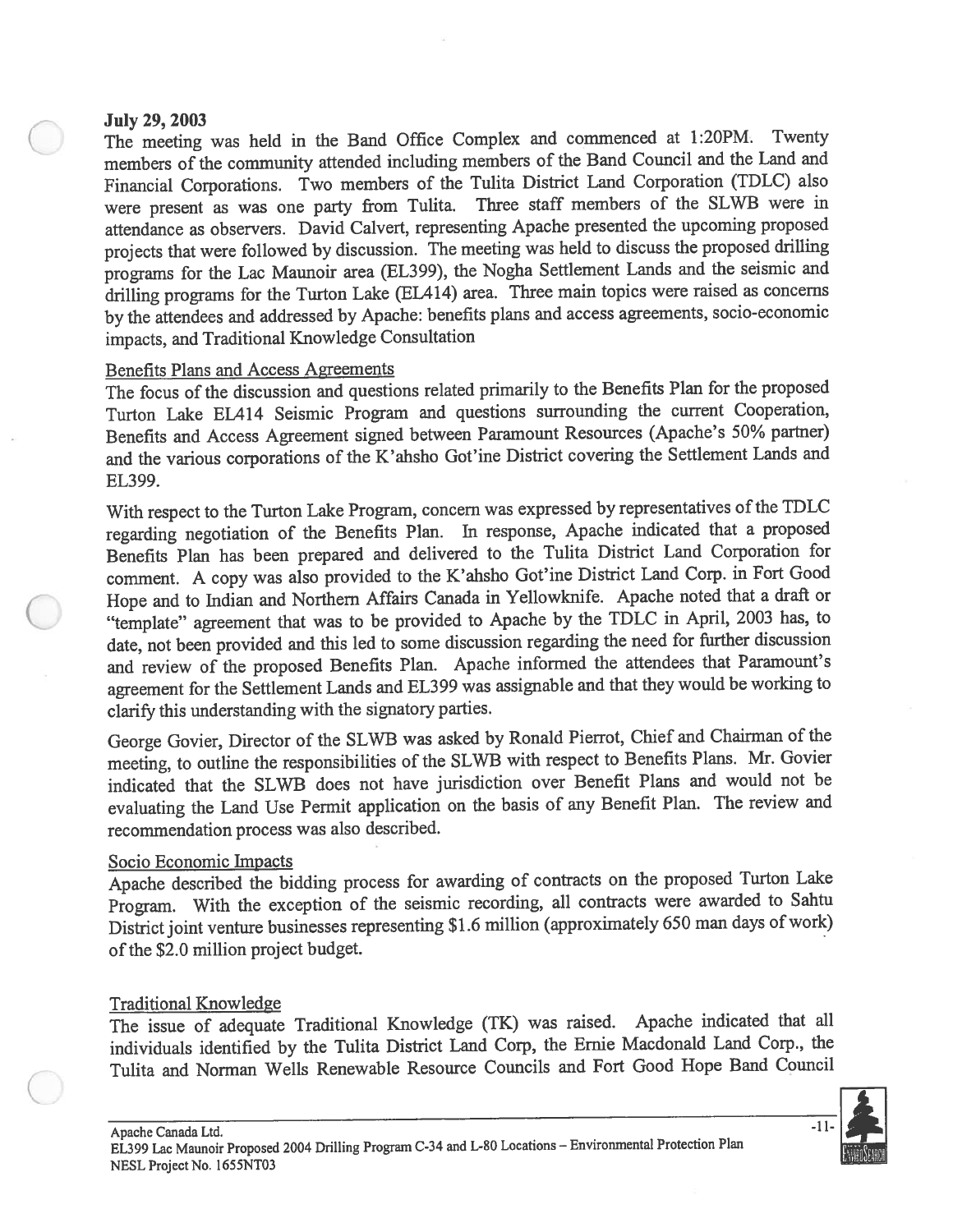members had been consulted. Apache indicated that they felt sufficient TK consultation had been conducted. In conversation with Gordon Yakeleya (President of the TDLC) after the meeting, Apache agree<sup>d</sup> to arrange for an over flight of the Turton Lake program area for two elders from Tulita. This has been arranged for Wednesday July 30, 2003 at 2:00PM.

#### Upcoming Programs

Apache also summarized preliminary <sup>p</sup>lans for winter 2003/04 drilling programs on EL 399, EL414 and the Settlement Lands (Colville Lake area). It was stressed that any plans for winter drilling are at an early stage in <sup>p</sup>lanning and may change at any time.

The meeting ended at 4:20 PM

#### September 25, 2003

The meeting was held in the Band Office Complex and commenced at 2:00PM. Twenty-seven members of the community, <sup>5</sup> members of the Behdzi Ahda" First Nation, <sup>1</sup> staff member of the SLWB, and <sup>11</sup> company representatives (3 Apache, <sup>1</sup> Paramount, <sup>3</sup> Nabors, <sup>3</sup> Akita, and <sup>1</sup> Northern EnviroSearch) were in attendance. David Calvert, representing Apache, presented the upcoming propose<sup>d</sup> projects that were followed by discussion. The meeting was held to discuss the propose<sup>d</sup> drilling programs for the Lac Maunoir area (EL399) and the Nogha Settlement Lands. Four main topics were raised as concerns by the attendees and addressed by Apache: commitment and investing in communities, respect, winter road safety, and the environment (see Appendix 1-F for detail of discussion items). members had hean consulted. Agache indicated that they felt sofficient TK consultation had<br>non-conductor. In conversation with Gordon Yakeleya (Praisident of the TDLC) sflare the<br>noncions, Apache agreed to arrange for whe

#### Commitment and Investing in Communities

Frustration was expresse<sup>d</sup> by some attendees that most of the economic benefit from the drilling projects appears to go to local contractors. <sup>A</sup> concern was that working relationships between the operators and the local employees and communities was less than ideal last year. People would like to see investment made in the community infrastructure.

#### Respect

Some examples of disrespectful treatment of local employees and community members were <sup>g</sup>iven but related primarily to another operator from last year. Apache, Nabors and AkitalSahtu are committed to respectful interactions this year.

#### Winter Road Safety

Concern was expresse<sup>d</sup> with respec<sup>t</sup> to safe travel on the winter road during the drilling operations. It was pointed out by members of the community that winter road maintenance and operation was not the direct responsibility of the oil and gas companies. However, Apache confirmed that all contractors and services would be advised of strict speed limits and safe driving practices.

#### Environment

Apache's winter work is located in fishing, trapping and caribou habitat. Monitors were requested by members of the community as was the need to compensate trappers for lost revenues. Apache will have local monitors on the projects, habitat protection will be addressed in the Environmental Protection Plan, and trapper compensation is part of the benefits agreement between Apache and the communities.

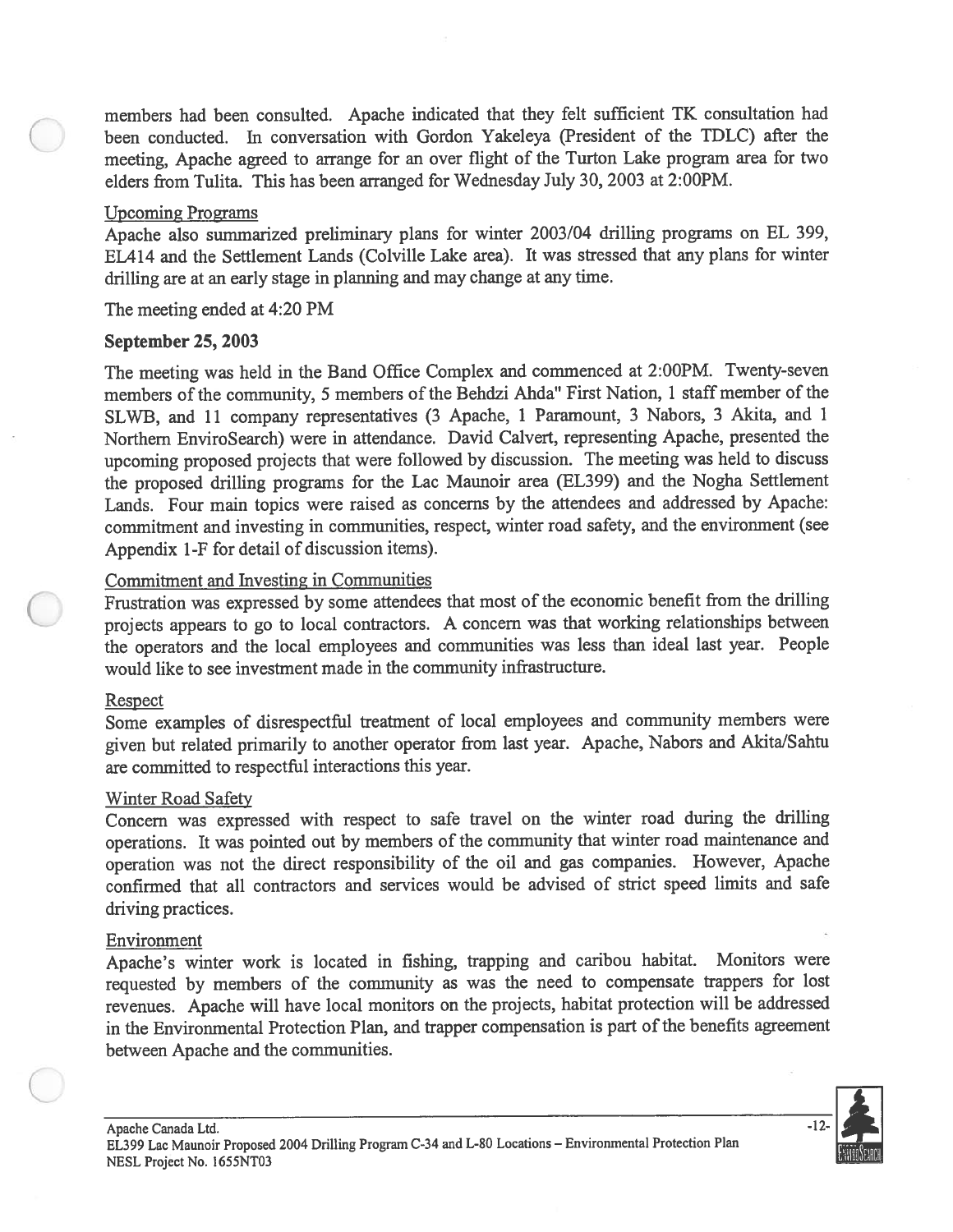Apache explained the <sup>p</sup>lan to use mineral-based drilling fluid that would replace the salt-based fluids used last year. This fluid presents less environmental problems than the use of salt and is bio-degradable if it is accidentally spilled. Representatives of Akita and Nabors (drilling companies) reviewed pas<sup>t</sup> activity and described the commitments to local employment.

## 5.1.3 Norman Wells Community Meeting, July 29, 2003

The meeting was held in the Legion hail on July 29, <sup>2003</sup> and commenced at approximately 7:20PM. Five community members attended. The work <sup>p</sup>lans for the Turton Lake 2D seismic program, and propose<sup>d</sup> drilling programs for EL399, EL414 and the Sahtu Settlement lands were presented by David Calvert of Apache. Brett Cameron of Trace Energy summarized the contracts awarded for the Turton Lake seismic program. Alternate winter access using the PetroCanada access road for the winter drilling programs was also briefly discussed. Some discussion took <sup>p</sup>lace surrounding traffic safety on winter roads with the increased traffic destined for drilling locations.

No concerns were expresse<sup>d</sup> by the attendees and all expresse<sup>d</sup> suppor<sup>t</sup> for the propose<sup>d</sup> seismic program and the propose<sup>d</sup> winter drilling activity. The meeting ended at 7:50PM.

# 5.2 Field Scout

Prior to the Traditional Environmental Knowledge (TEK) consultations in Colville Lake and Fort Good Hope, NESL conducted <sup>a</sup> helicopter scout of the propose<sup>d</sup> access and drilling locations on August 20-22, 2003. Wilbert Kochon, of Colville Lake, accompanied NESL to review the proposed access and wellsites and to assist in identifying any potential concerns. Wilbert stated that he had no major concerns with the program or access routes selected for the project.

# 5.3 Traditional Knowledge Consultation

TEK consultation was held with the communities of Colville Lake and Fort Good Hope. These were conducted in order to gain an understanding of:

- •Who uses what areas (individuals/families);
- •Traditional boundaries;
- Topography roug<sup>h</sup> areas, wet/frozen areas, creek/river crossings;
- Soils types and permafrost existence;
- •Vegetation - uses (food/medicines), habitat (wildlife);
- • Water use - potential impacts if quality or quantity changes. Stream flows - water crossing timing (freeze-up) and spawning areas (timing);
- •Transportation routes (traplines & access);
- Land Uses (hunting/fishing/trapping/tourism);
- •Burial sites/other significant historic sites;
- •Other sources of information (people/books/stories/letters).

This knowledge will assist Apache in conducting their drilling program with the least impact on the land, the people who utilize this area, and their areas of cultural significance.

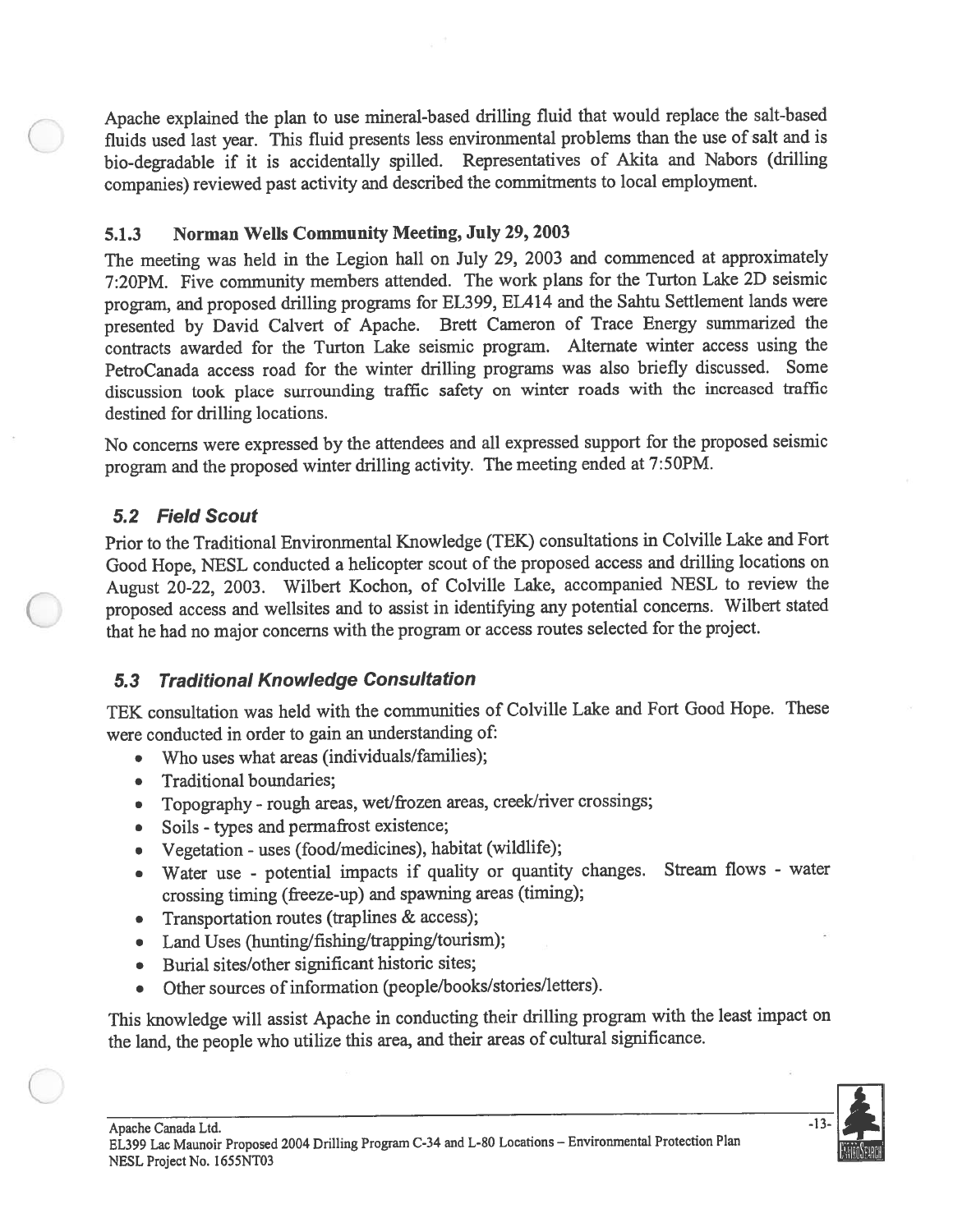#### 5.3.1 ColvilIe Lake Traditional Environmental Knowledge Consultation

TEK was obtained by visiting trappers at their camps October 6 & 7, 2003. The following information was obtained during the TEK consultation:

- • A number of burial sites were identified in the area to the east and north of Colville Lake. None will be impacted by the program.
- <sup>A</sup> number of the trappers use existing seismic cutlines as traplines and access in the area around the north flank of Maunoir Ridge.
- • Three traditional trails were identified. One will not be affected by the project. One will cross the Maunoir access, and one trail utilizes portions of the cutline proposed as access for the Nogha drilling program.

#### 5.3.2 Fort Good Hope Traditional Environmental Knowledge Consultation

TEK consultation was held September 25, <sup>2003</sup> in Fort Good Hope, September <sup>29</sup> and October <sup>6</sup> <sup>2003</sup> by <sup>p</sup>hone, and October 6, <sup>2003</sup> at Gabe Kochon's cabin. <sup>A</sup> posting notifying the community of the September <sup>25</sup> meeting was <sup>p</sup>laced in the Band Office on its notification board and at the store (see Appendix 1-F for <sup>a</sup> copy of the posting).

The following information was obtained during the TEK consultation:

- •Trapping concerns - people want compensation for damaged traps and lost income due to high industrial activity in traditional trapping areas.
- Caribou migration routes are being disturbed by industrial activity in traditional hunting areas.
- Safety travelling too fast for conditions on winter road and unsafe to pull-off when facing oncoming traffic due to tree stumps and sticks poking up.
- • Spiritual/burial site at Tunago Lake - Sarah Kochon's father is buried here. The site is at the NE end of the lake marked by <sup>a</sup> tree with all the bark and branches peeled off and <sup>a</sup> wooden grave marker painted white and black with <sup>a</sup> tall cross on it.
- • Gabe Kochon uses cutlines for trapping that are propose<sup>d</sup> to be used for access to the Nogha and Tunago wellsites. He and his son Earl <sup>p</sup>lan to trap in the area from the beginning of November to the end of December. It is possible that they will also be trapping in January and February. There was some concern about the impact that the drilling program would have on their traplines. However, it was confirmed that the Maunoir drilling program would not have this impact since it is NE of their trapping area. Information on burial sites, cabin locations, fish lakes, and big game areas were provided.

## 5.4 Project Scope

The drilling program consists of the following components:

- Construction of approximately <sup>76</sup> kilometres of access utilizing existing cutlines
- Construction of the wellsites at C-34 and L-80, two sumps, and two camp sites
- •Moving drilling and suppor<sup>t</sup> equipment to the wellsite
- Operation of road construction and drilling camps
- •Drilling operations
- •Waste managemen<sup>t</sup>

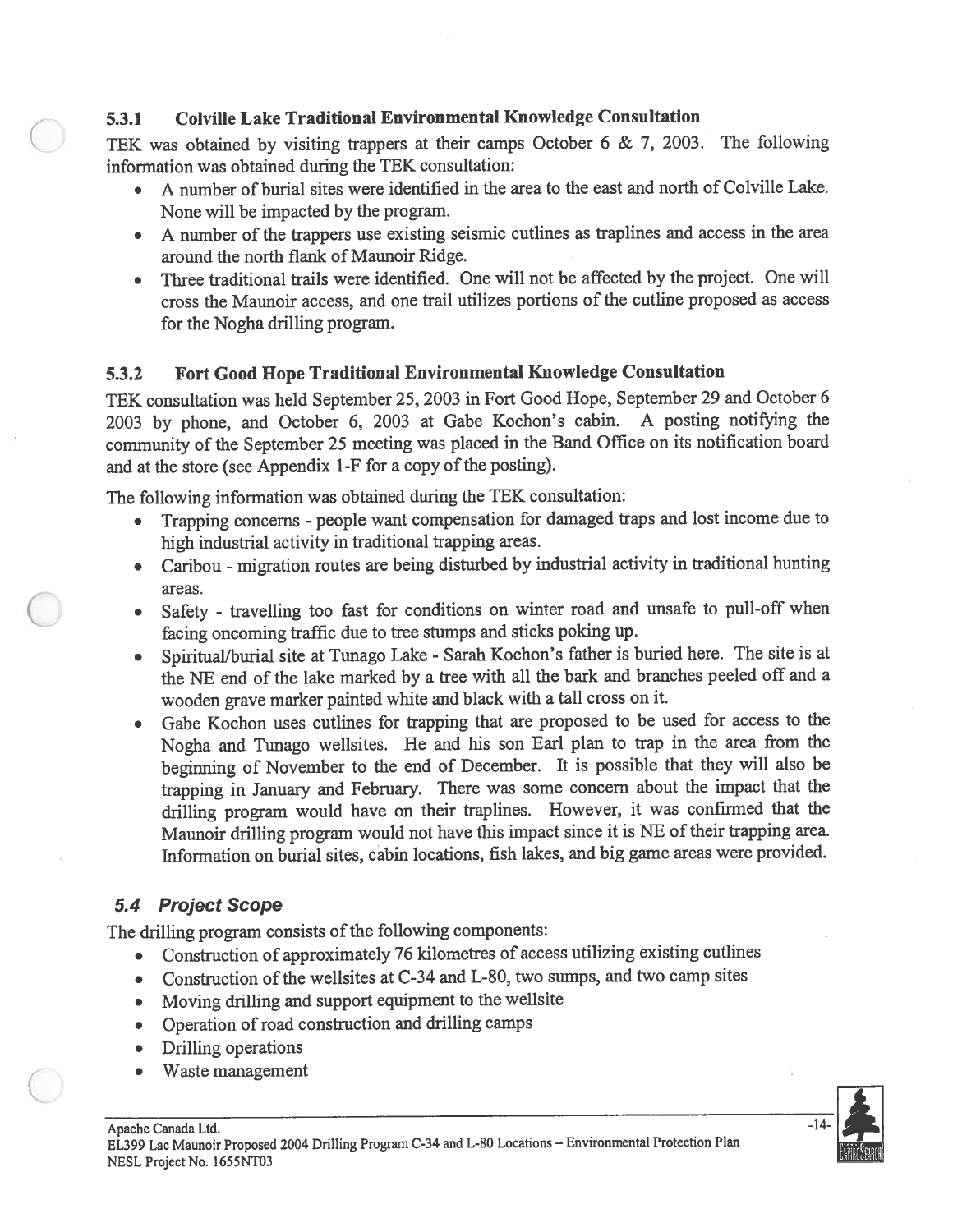- •Demobilization of equipment
- •Decommissioning/reclamation of the campsites, wellsites, sumps and access

It is anticipated that the project will take approximately <sup>137</sup> days from start to completion. Access from Colville Lake will be approximately 76km long and lOm wide, which allows calculation of the total land use (including <sup>2</sup> leases, <sup>2</sup> sumps, and the camp) of approximately 8lha during this winter season.

# 5.5 Cumulative Effects/Previous Activity

At the time of writing the Sahtu Land Use Plan has not been approve<sup>d</sup> and has only been published in Preliminary Draft form. Until <sup>a</sup> land use <sup>p</sup>lan is approved, compliance of these activities with the <sup>p</sup>lan cannot be determined.

Previous seismic and drilling activity has taken <sup>p</sup>lace in and around the program area. An exploratory well was drilled and abandoned by Unocal at D-45. Existing lines remain open and are utilized by the people of Colville Lake for access to their camps and for setting traps.

The immediate effect of this program will be minimized, since existing access and some existing lines will be utilized and there is little, if any, merchantable timber within the program area.

Drilling these two propose<sup>d</sup> wells may result in the following:

- Additional seismic programs
- Additional drilling locations
- Discovery of economic reserves of oil and/or gas
- Construction of gathering systems and access

# 6 Biophysical Component

The project area falls within the Colville Hills Ecoregion. The mean summer temperature is approximately  $65^{\circ}$ C and the mean winter temperature is  $-25.5^{\circ}$ C. The mean annual approximately  $6.5^{\circ}$ C and the mean winter temperature is  $-25.5^{\circ}$ C. precipitation ranges from 200-300mm and the Ecoregion is classified as having <sup>a</sup> high subarctic ecoclimate. The ecoregion lies north of the Smith Arm of Great Bear Lake and encompasses Aubry and Colville Lakes, Lac de Bois and Lac Maunoir. The area includes several ridges of carbonate strata that stand above the surrounding <sup>p</sup>lains. Native vegetation consists of very stunted stands of black spruce and tamarack with secondary quantities of white spruce and <sup>a</sup> groun<sup>d</sup> cover of dwarf birch, willow, ericaceous shrubs, cottongrass, lichen, and moss. Permafrost is continuous with <sup>a</sup> low to medium ice content. Characteristic wildlife includes caribou, moose, grizzly and black bear, wolf, red fox, snowshoe hare, beaver, muskrat, spruce grouse, raven, osprey, and waterfowl. Land uses include trapping, hunting, fishing, recreation, and tourism. The population of the Ecoregion is approximately  $70<sup>2</sup>$ 

Potential impacts of this program and the environmental protection measures to be employed are summarized in the following subsections. The immediate effect of this project will be minimized through the use of existing trails and cut lines to access the weilsites.



<sup>&</sup>lt;sup>2</sup> Environment Canada. Website URL: http://www1.ec.gc.ca/~ecozones/default.htm, 1997.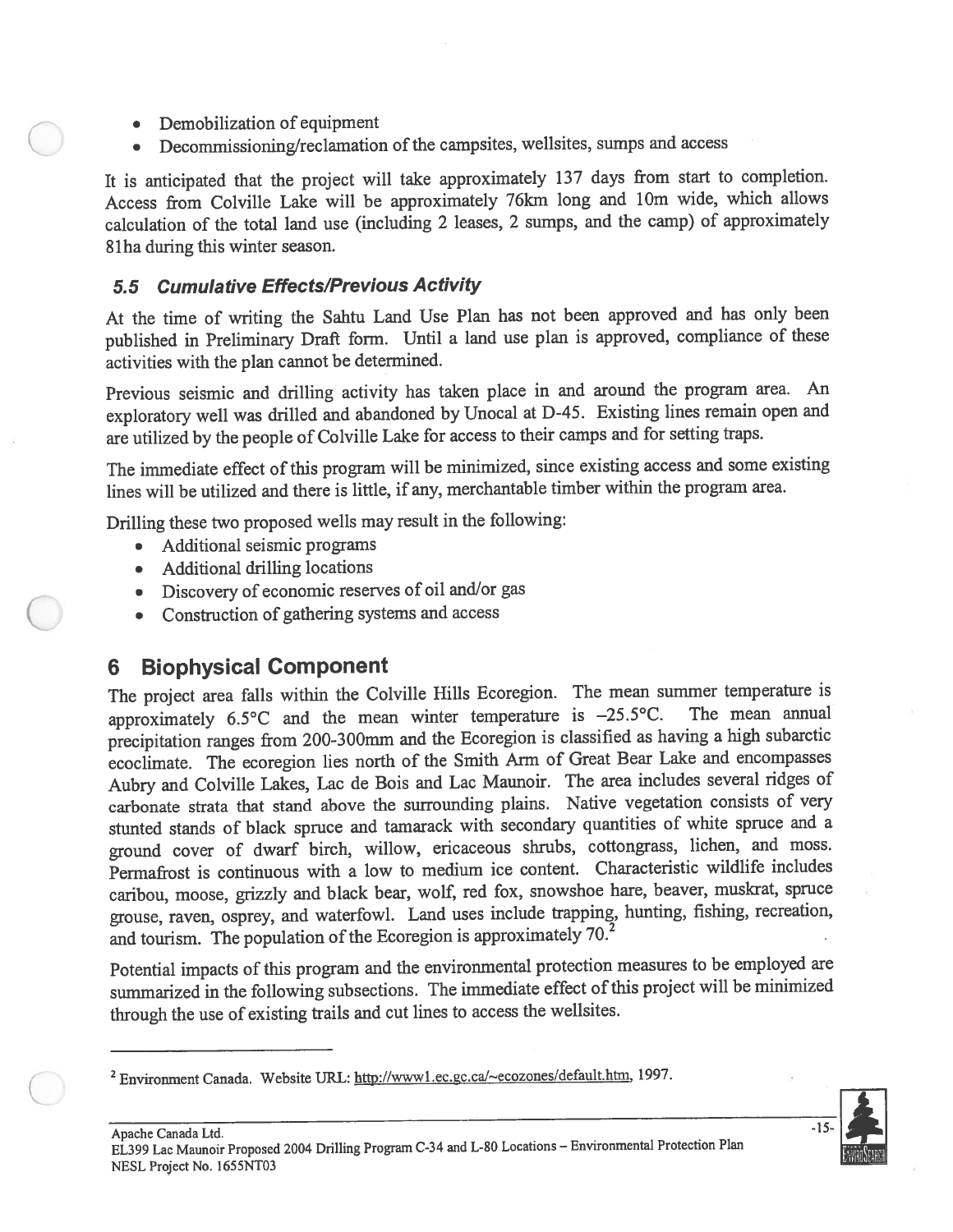#### 6.1 Physical — Chemical Environment

This section examines the <sup>p</sup>hysical-chemical environment with respec<sup>t</sup> to groundwater, surface water, noise, land, non-renewable natural resources, and air/climate/atmosphere and the potential effects of the drilling program and mitigative measures that will be in place.

The topography of the program area is dominated by the NNW-SSE trending Maunoir Ridge. Slopes on either side of the ridge are moderate to steeply rolling with rocky outcrops and scree slopes present on portions of the west face. Numerous small pothole muskeg ponds and lakes are prevalent on both sides of the ridge. Lac Maunoir NE of the program and Lac des Bois to the SW are fish-bearing lakes. The predominant tree species is black spruce with an understory of muskeg, shrubs and lichens. On the top of the ridge, trees are sparse and stunted. Bedrock is believed to lie in the near subsurface on the ridge at the C-34 location and may be found in the near subsurface at the L-80 location. However, bedrock was not encountered during the pre disturbance investigations for these weilsites which assessed soil conditions to <sup>1</sup> .5m or the top of the permafrost.

The existing lines were generally in very goo<sup>d</sup> condition with little regrowth. Access construction will likely be limited to local widening, packing and freezing prior to use. Snow fills and/or culverts will be used to cross streams.

The permafrost in the project area is continuous (90% to 100%) with low to medium ice content  $(10\%$  to 20%) in the upper 10 to 20m of the ground.<sup>3</sup> Permafrost measured at the wellsite was found at 60cm, below the surface for C-34 and at 75cm for L-80. No topsoil disturbance will be necessary for construction of the access and it will be minimized on the C-34 wellsite located above the treeline. Dominant soils in the ecoregion are Organic and Turbic Cryosols and Dystric Brunisols. 4

<sup>3</sup> National Atlas of Canada  $5<sup>th</sup>$  Edition. Canada Permafrost Map, 1995.



<sup>&</sup>lt;sup>4</sup> Environment Canada. Website URL: http://www1.ec.gc.ca/~ecozones/default.htm, 1997.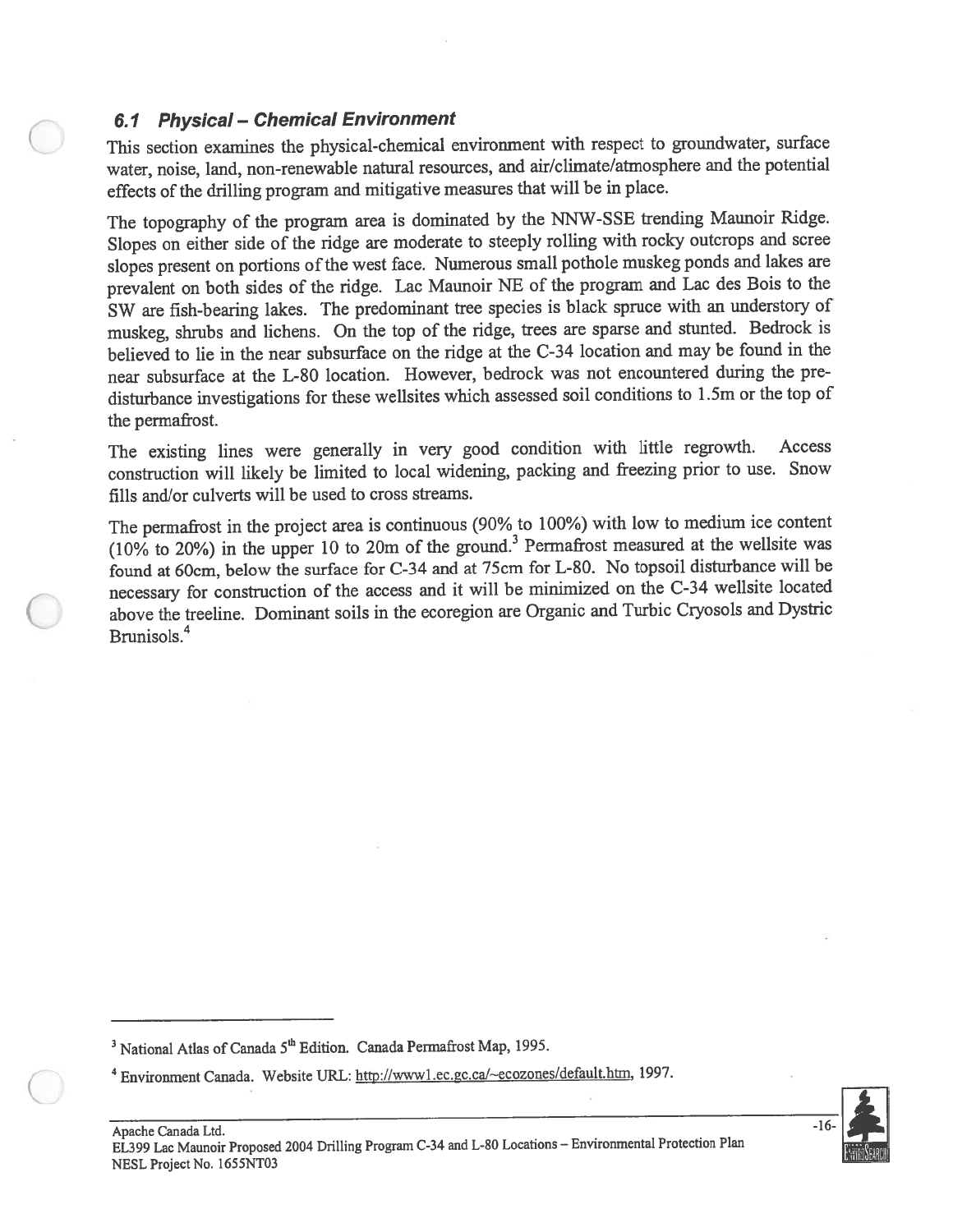#### Physical-Chemical Environment

| Environmental<br><b>Feature</b> | <b>Potential Impact</b>                                                          | <b>Proposed Environmental Protection and Mitigative Measures</b>                                                                                                                                                                                                                                                                                                                                                                                                                                                                                                                                                                                                                                                                                                                                                                                                                                                                                                                                                                                                                                                                                                                                                        |
|---------------------------------|----------------------------------------------------------------------------------|-------------------------------------------------------------------------------------------------------------------------------------------------------------------------------------------------------------------------------------------------------------------------------------------------------------------------------------------------------------------------------------------------------------------------------------------------------------------------------------------------------------------------------------------------------------------------------------------------------------------------------------------------------------------------------------------------------------------------------------------------------------------------------------------------------------------------------------------------------------------------------------------------------------------------------------------------------------------------------------------------------------------------------------------------------------------------------------------------------------------------------------------------------------------------------------------------------------------------|
| Groundwater                     | Water quality<br>changes                                                         | Fuel caches will be set-back a minimum of 100m from the high water mark of<br>$\bullet$<br>any waterbody.<br>Fuel storage tanks will be placed on liners within dikes to contain accidental<br>۰<br>releases.<br>Fuel sleighs will be equipped with well-maintained hoses, nozzles and pumps<br>۰<br>to prevent accidental spillage. Pads will be used to catch drips during refueling.<br>Apache has a spill contingency plan in place (see Appendix 5).<br>۰<br>Spill response equipment includes a fuel transfer hose, sorbent blanket, scoop<br>۰<br>shovels and 205 L empty drums.<br>Should a spill occur, the NWT 24-hour spill line will be called.<br>٠<br>Drilling program to be conducted during winter conditions (frozen ground and<br>$\bullet$<br>snow cover) when spills are highly visible and can be cleaned-up before<br>infiltration occurs.<br>Sleigh camp sewage (blackwater and greywater) will be spread on surface,<br>۰                                                                                                                                                                                                                                                                       |
| Surface Water                   | Flow or level<br>changes                                                         | drilling camps will utilize a sump.<br>Water for the camps will be taken from nearby lakes. The water will be tested<br>and/or treated prior to use. Water intake hoses will be screened and kept off the<br>bottom of the lakes to protect fish.<br>Water for drilling purposes will be obtained from unnamed lakes within the<br>٠<br>program area.                                                                                                                                                                                                                                                                                                                                                                                                                                                                                                                                                                                                                                                                                                                                                                                                                                                                   |
|                                 | Water quality<br>changes<br>- potential for<br>contamination of<br>surface water | Fuel caches will be set-back a minimum of 100m from the high water mark of<br>$\bullet$<br>any waterbody.<br>No materials will be stored on the surface ice of any waterbody or within 100m<br>$\bullet$<br>of the normal highwater mark (including the air strip location).<br>Drilling program conducted during winter conditions (frozen ground and snow<br>$\bullet$<br>cover) when spills are highly visible and can be cleaned-up before infiltration<br>occurs.<br>Fuel sleighs will be equipped with well-maintained hoses, nozzles and pumps<br>۰<br>to prevent accidental spillage. Pads will be used to catch drips during refueling.<br>Apache has a spill contingency plan in place (see Appendix 5).<br>٠<br>Spill response equipment includes a fuel transfer hose, sorbent blanket, scoop<br>۰<br>shovels and 205 L empty drums.<br>Should a spill occur, the NWT 24-hour spill line will be called.<br>۰<br>Prior to crossing creeks or ponds with construction equipment, ice thickness<br>will be tested to prevent sinking of vehicles.<br>Camps will be set-back a minimum of 100m from the highwater mark of any<br>$\bullet$<br>waterbody to reduce the potential of infiltration of blackwater. |
|                                 | Water quantity<br>changes                                                        | Withdrawal volumes and rates will be established so as not to significantly<br>$\bullet$<br>affect lake levels.                                                                                                                                                                                                                                                                                                                                                                                                                                                                                                                                                                                                                                                                                                                                                                                                                                                                                                                                                                                                                                                                                                         |
| Noise                           | Noise increase                                                                   | Conducting the program during the winter will minimize activity during critical<br>$\bullet$<br>periods for wildlife (spring and fall).<br>Noise will be limited to the access road and drill sites. Noise will be transient<br>٠<br>(along access) and local and temporary (access and wellsite).                                                                                                                                                                                                                                                                                                                                                                                                                                                                                                                                                                                                                                                                                                                                                                                                                                                                                                                      |

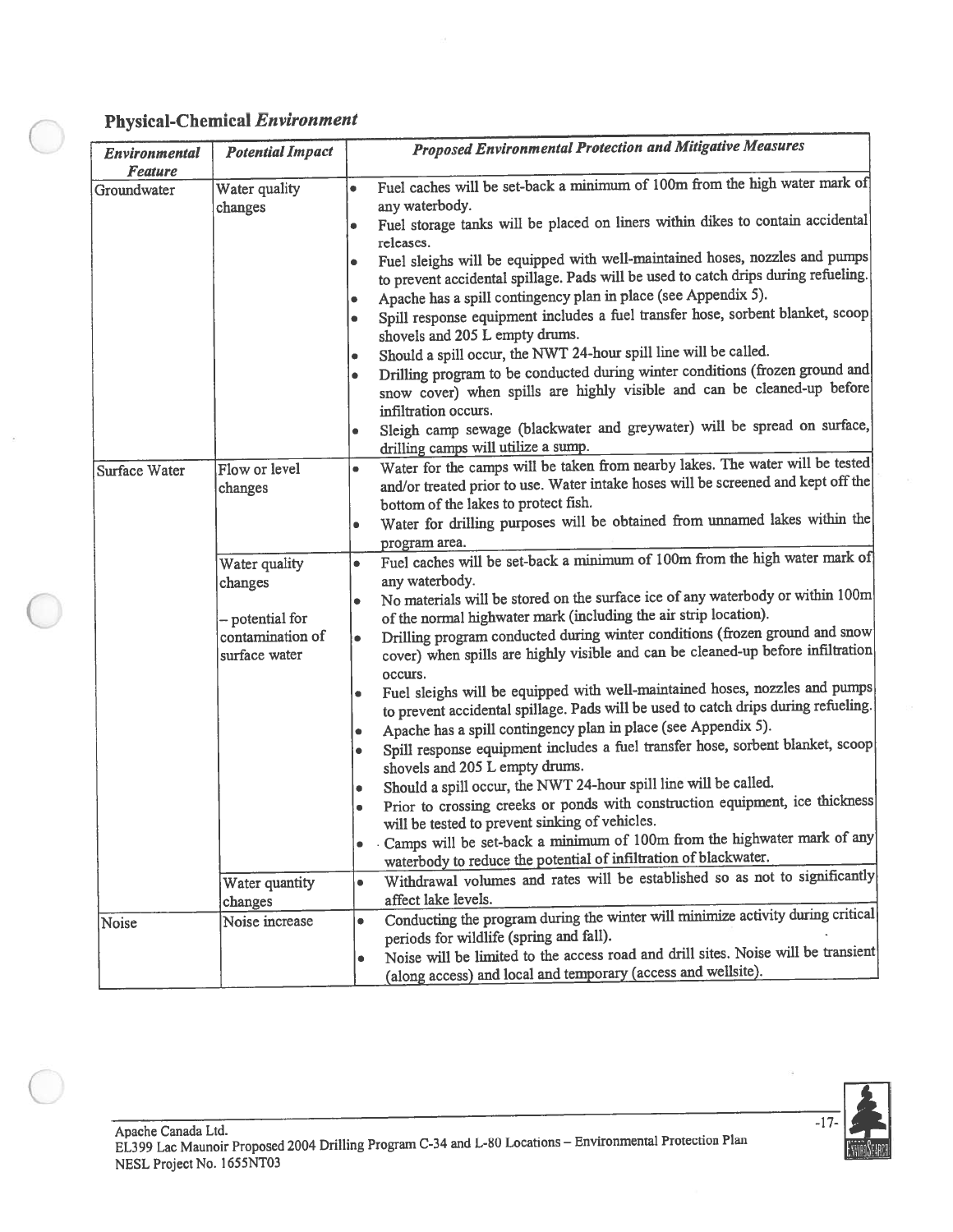| Environmental<br><b>Feature</b>           | <b>Potential Impact</b>                                | <b>Proposed Environmental Protection and Mitigative Measures</b>                                                                                                                                                                                                                                                                                                                                                                                                                                                                                                                                                                                                                                                                                                                                                                                                                                                        |
|-------------------------------------------|--------------------------------------------------------|-------------------------------------------------------------------------------------------------------------------------------------------------------------------------------------------------------------------------------------------------------------------------------------------------------------------------------------------------------------------------------------------------------------------------------------------------------------------------------------------------------------------------------------------------------------------------------------------------------------------------------------------------------------------------------------------------------------------------------------------------------------------------------------------------------------------------------------------------------------------------------------------------------------------------|
| Land                                      | Soil contamination                                     | Fuel sleighs will be equipped with well-maintained hoses, nozzles and pumps<br>$\bullet$<br>to prevent accidental spillage. Pads will be used to catch drips during refueling.<br>Spill kits will be readily available during all fuelling operations and at all fuel<br>٠<br>storage sites.<br>Fuel will be stored in double-walled tanks.<br>Apache has a spill contingency plan in place (see Appendix 5).<br>$\bullet$<br>Spill response equipment includes a fuel transfer hose, sorbent blanket, scoop<br>$\bullet$<br>shovels and 205 L empty drums.<br>Should a spill occur, the NWT 24-hour spill line will be called.<br>Project will be conducted during winter conditions (frozen ground and snow<br>cover) when spills are highly visible.                                                                                                                                                                 |
|                                           | Ground Disturbance   •                                 | Access will be constructed using snow and ice that will create a protective<br>layer for vegetation and reduce the risk of compaction.<br>Bulldozers will be equipped with shoes for the blades to prevent disturbance to<br>soil and vegetation.<br>Removal of vegetation and soil will be restricted to the wellsites.<br>Apache may choose to drill only 1 well if the winter road will be closed prior<br>to the anticipated completion of this year's work.                                                                                                                                                                                                                                                                                                                                                                                                                                                        |
|                                           | Destabilization and .<br>erosion<br>(stream crossings) | Stream crossings will be at the most level location possible.<br>Stream crossings will be constructed using clean snow fill.<br>۰<br>Stream crossings will be at 90 degrees to the banks to minimize disturbance of<br>banks.<br>Bulldozers will have protective shoes to elevate the blade, leaving some snow<br>۰<br>cover to protect vegetative mat and, thereby, reduce potential for erosion.<br>Felled trees will be windrowed within the right-of-way.<br>$\bullet$<br>Spreading of slash and seeding will be utilized to control erosion on slopes.<br>۰<br>If ground disturbance does occur, it will be recontoured and reseeded with an<br>۰<br>approved mix immediately and inspected within one full growing season.                                                                                                                                                                                        |
|                                           | Permafrost regime<br>alteration                        | Wherever possible, existing lines will be utilized for access to limit new<br>$\bullet$<br>clearing.<br>Frozen ground conditions will mitigate potential damage to surface soils and<br>permafrost.<br>Cat blades will have protective shoes to elevate the blade, leaving some snow<br>۰<br>cover to protect vegetative mat and, thereby, reduce potential for erosion and<br>damage to permafrost.<br>The camps will be located in existing clearings wherever possible to reduce the<br>٠<br>amount of new clearing required.<br>The access and wellsite will be monitored for melting permafrost from solar<br>٠<br>exposure and rutting in the unlikely event of warming conditions. Repairs will<br>be made as required.<br>Drilling waste will be mixed-buried-covered and frozen into the permafrost in<br>۰<br>two sumps. The sumps will be buried with excess material placed on top to<br>allow for settling |
| Non-Renewable<br><b>Natural Resources</b> | Resource depletion                                     | The conduct of this drilling program will not deplete local non-renewable<br>۰<br>natural resources.                                                                                                                                                                                                                                                                                                                                                                                                                                                                                                                                                                                                                                                                                                                                                                                                                    |

 $\left\vert \left( \xi \right) \right\vert$ 

 $\langle \hat{A} \rangle$ 

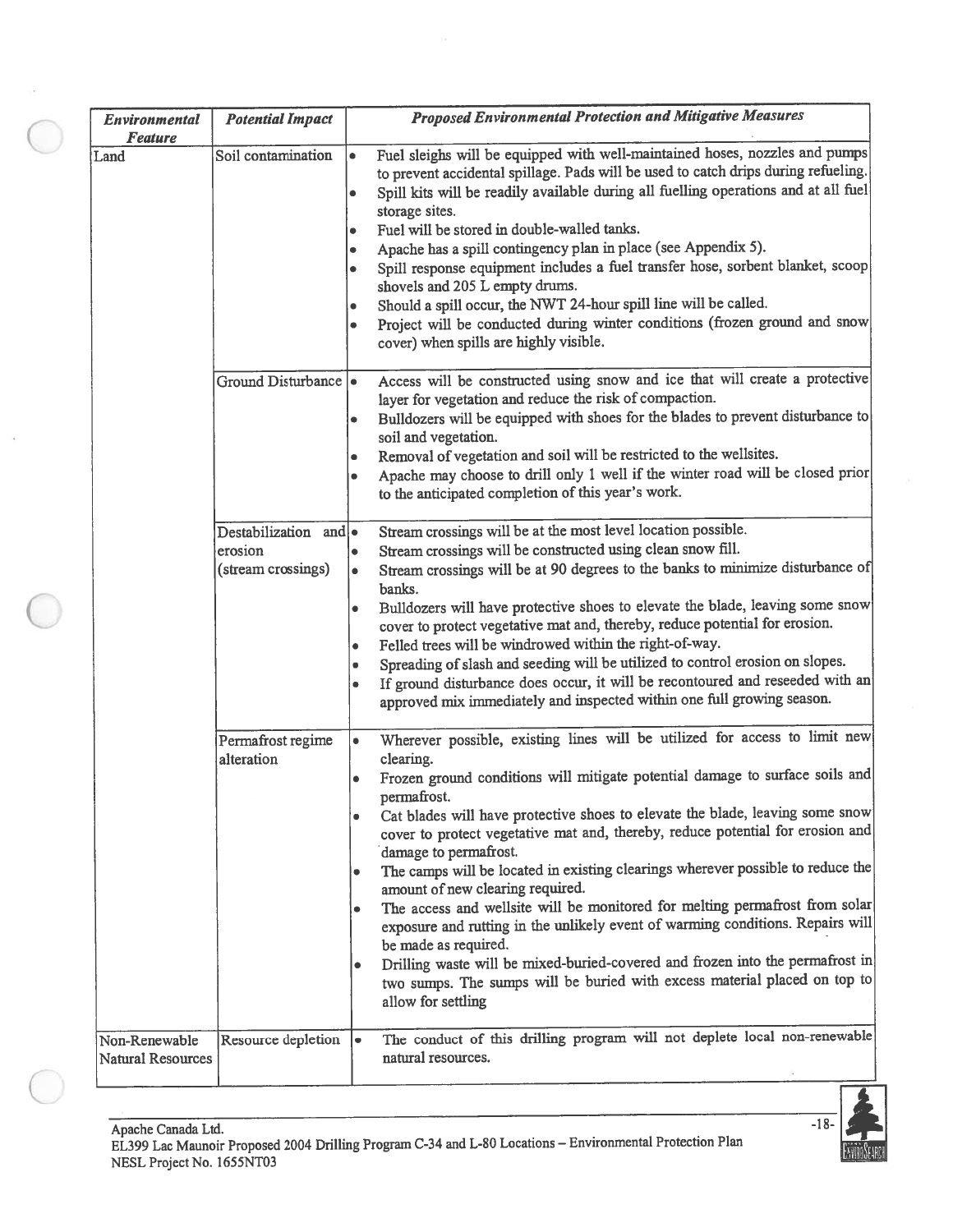| Environmental<br><b>Feature</b> | <b>Potential Impact</b>     | <b>Proposed Environmental Protection and Mitigative Measures</b>                                                                                                                                                                                                                                                                                                                                               |
|---------------------------------|-----------------------------|----------------------------------------------------------------------------------------------------------------------------------------------------------------------------------------------------------------------------------------------------------------------------------------------------------------------------------------------------------------------------------------------------------------|
| Air / Climate /<br>Atmosphere   | Greenhouse Gas<br>Emissions | Vehicles, heavy equipment and drilling operations will emit greenhouse gases<br>but are necessary to conduct the project.<br>Testing during drilling, may result in the flaring of natural gas. Flaring will be<br>conducted in accordance with accepted and required testing practices and<br>regulations.<br>Discoveries of natural gas may result in reduced dependence on less clean<br>sources of energy. |

#### 6.2 Biological Environment

This section examines the biological environment with respec<sup>t</sup> to vegetation, wildlife, and fish and the potential effects of the drilling program and mitigative measures that will be in place.

#### 6.2.1 Vegetation

During the site visit it was noted that the vegetative cover is predominantly black spruce with typical boreal forest understory species below the treeline. Above the treeline sub-alpine shrub and grass species are presen<sup>t</sup> with only occasional stunted black spruce present. Species common to the area include:

- 
- Red swamp current Ribes triste Spike trise<br>Common horsetail Equisetum arvense Bluejoint
- Grey-leaved willow Salix glauca Small-flowered paintbrush Castilleja parviflora<br>Small-Small-flowered paintbrush Castilleja parviflora<br>Mosses and bryophytes undifferentiated (Muskeg) Hoary willow Salix candida Mosses and bryophytes<br>
Little tree willow Salix arguculoides Fireweed Little tree willow Salix arguculoides Fireweed Epilobium angustifolium<br>
Red osier doowood Cornus stolonifera Mall-flowered paintbrush Castilleja parviflora Red osier dogwood Cornus stolonifera Mall-flowered paintbrush Castilleja parvi<br>Register Picea mariana Prickly rose Rosa acicularis Black spruce Picea mariana Prickly rose Rosa acicularis Black spruce Picea mariana<br>
Scrub birch Betulosa glandulosa Dwarf blueberry Vaccinium caespitosum<br>
Ledum groenlandicum<br>
Dwarf blueberry Vaccinium caespitosum<br>
Fuzzy-spiked wild rye Elymus innovatus Labrador tea Ledum groenlandicum Fuzzy-spiked wild rye Elymus innovatus<br>Wood horsetail Equisetum sylvaticum Slender wheatgrass Agropyron trachycaulum Wood horsetail Equisetum sylvaticum Slender wheatgrass Agropyron trachycaulum Spice is the Spike trisetum Spice in Trisetum spicatum Common horsetail Equisetum arvense Bluejoint Calamagrostis canadensis<br>
Lichens undifferentiated

Coyote willow Salix exigua Northern sweet vetch Hedysarum boreale ssp. mackenzii<br>Casy lowed willow Salix glauge Small-flowered paintbrush Castilleja parviflora undifferentiated

#### 6.2.2 Wildlife

The following may be found within or near the program area:

| Woodland Caribou | Rangifer tarandus caribou | Lynx                   | Lynx canaaensis  |
|------------------|---------------------------|------------------------|------------------|
| Black Bear       | Ursus americanus          | Marten                 | Martes american  |
| Grizzly Bear     | Ursus arctos              | Mink                   | Mustela vison    |
| Moose            | Alces alces               | Muskrat                | Ondatra zibethic |
| Wolf             | Canis lupus               | Otter                  | Lutra canadensis |
| <b>Beaver</b>    | Castor canadensis         | Wolverine              | Gulo luscus      |
| Fox              | Vulpes fulva              | Inconnu (Whitefish)    | Stenodus leucich |
| Hare             | Lepus arcticus            | <b>Arctic Grayling</b> | Thymalus arcticu |
| Muskox           | Ovibus moschatus          |                        |                  |
|                  |                           |                        |                  |

ngifer tarandus caribou  $\Big|\begin{array}{ccc} \text{Lynx} & \text{Lynx}} & \text{Lynx} \\ \text{Marten} & \text{Martex} & \text{Martey} \end{array}$ Express americanus Marten Marten Martes americana Martes Antes Antes americana Martes americana Mustela vison Moore A ices alces and the music example of the Muskrat Changes alces and the Dutter of A intervalse Changes and Dutter and Dutter and Dutter and Dutter and Dutter and Dutter and Dutter and Dutter and Dutter and Dutter and *Ipes fulva* Inconnu (Whitefish) Stenodus leucichth<br>nus arcticus Arctic Gravling Thymalus arcticus

nis lupus<br>stor canadensis <br>later Culo luscus<br>later Culo luscus (Whitefish) Stenodus leucichthys

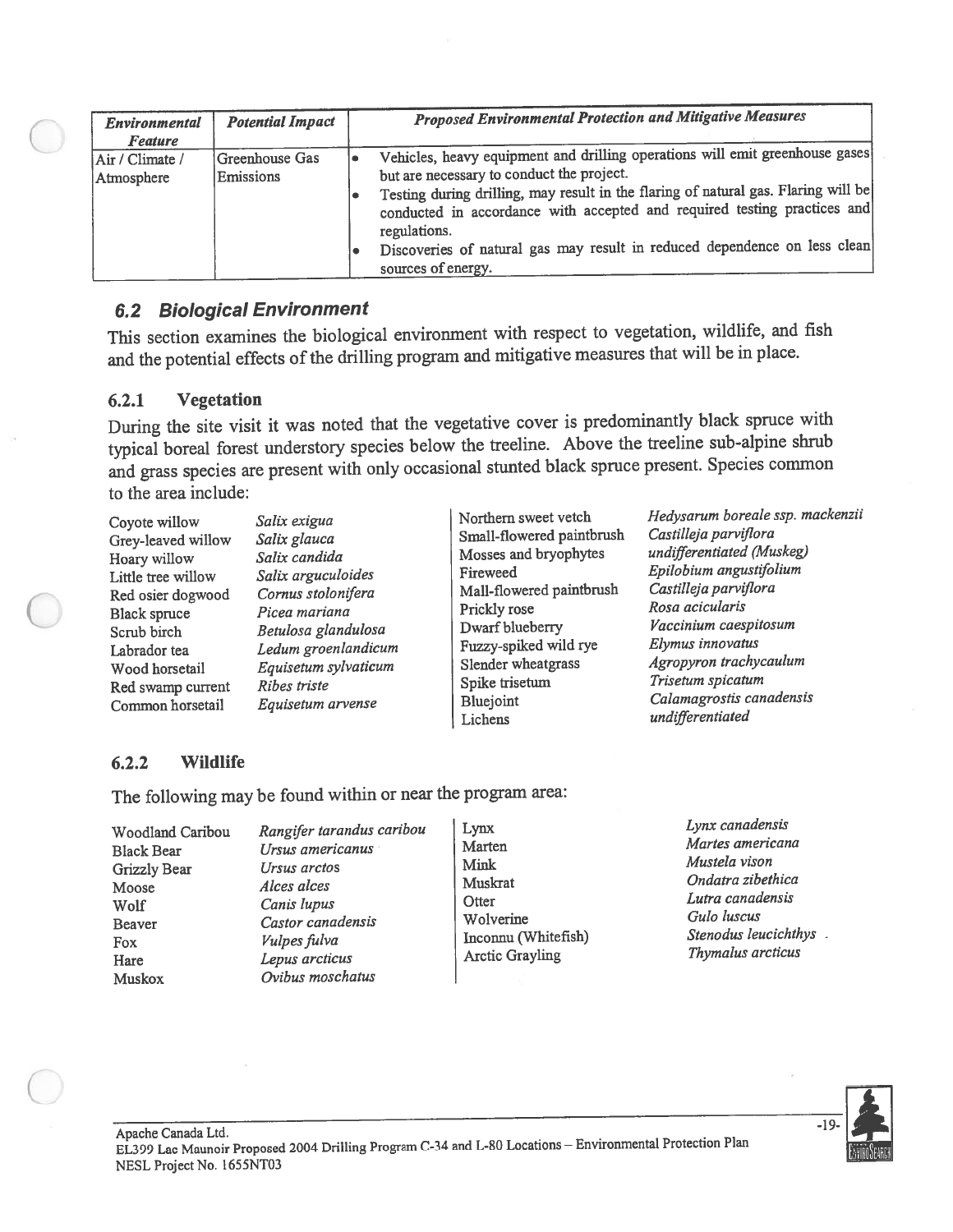The Committee on the Status of Rare and Endangered Wildlife Species in Canada (COSEWIC) list<sup>5</sup> was examined to determine the status of wildlife potentially existing in the project area. Four animal species were listed for the project area with the following risk categories:

- • Special Concern (A species of special concern because of characteristics that make it is particularly sensitive to human activities or natural events.) - Grizzly Bear and Wolverine.
- • Threatened (A species that is likely to become endangered if limiting factors are not reversed.) -Woodland Caribou and Anatum Peregrine Falcon.

Mitigation of impacts on Grizzly bears revolves around the protection of denning sites and potential denning sites. Based on <sup>a</sup> study conducted in the summer of <sup>1994</sup> in the Lac de Gras region, Grizzly dens were found on eskers significantly more often than expected by chance. Dens tended to be on southern slopes, at sites that were significantly steeper, and where there was a relatively high amount of shrub cover.<sup>6</sup> Although unlikely to be present, during construction of the access, personne<sup>l</sup> should be directed to look for evidence of denning activity.

The major cause of decrease in Wolverine populations in Canada is intensive hunting of ungulates. Woodland Caribou suffer from a combination of natural predation, habitat fragmentation or destruction, human disturbance, and intense hunting activity. To limit the direct effect of this project on Wolverine and Woodland Caribou through hunting activity, Apache's corporate policy is that no persona<sup>l</sup> firearms are permitted in camp. In the event that monitors are required for worker protection, they may be granted approva<sup>l</sup> to carry firearms.

The major cause of decrease in the Peregrine Falcon populations has been the presence of agricultural pesticides and the destruction of breeding sites (cliff ledges, usually near wetlands). The conduct of this project will not involve disturbance on or near cliff ledges.

According to the <sup>1976</sup> Land Use Information Map, moose and caribou are found throughout the region; the riparian vegetation of the alluvial areas along the Mackenzie River and adjacent watersheds provides important winter range for moose. Some barren-groun<sup>d</sup> caribou (part of the Bluenose herd) may winter south and west of this area (feeding on terrestrial and arboreal lichens). Only certain sections of the winter range may be used in any one year. Radio collar telemetry data provide by RWED for January, February and March for the years 1996-2002 (see map in Appendix 1-B) show caribou have been tracked to the east and west of Maunoir Ridge, but have not travelled through the program area itself. Local knowledge suggests that caribou are common throughout the program area and have been observed on the ridge. Wolves are found throughout the winter range of the caribou, and moose and muskoxen are common in the program area. Muskoxen were observed on Maunoir Ridge during the field scout. Lakes are important areas for domestic fishing and swans use some lakes as nesting sites during the summer.



Environment Canada. Website URL: http://www.speciesatrisk.gc.ca/species/englishl, 2001.

<sup>6</sup> Environment Canada Species at Risk in Canada website: http://www.speciesatrisk.gc.ca.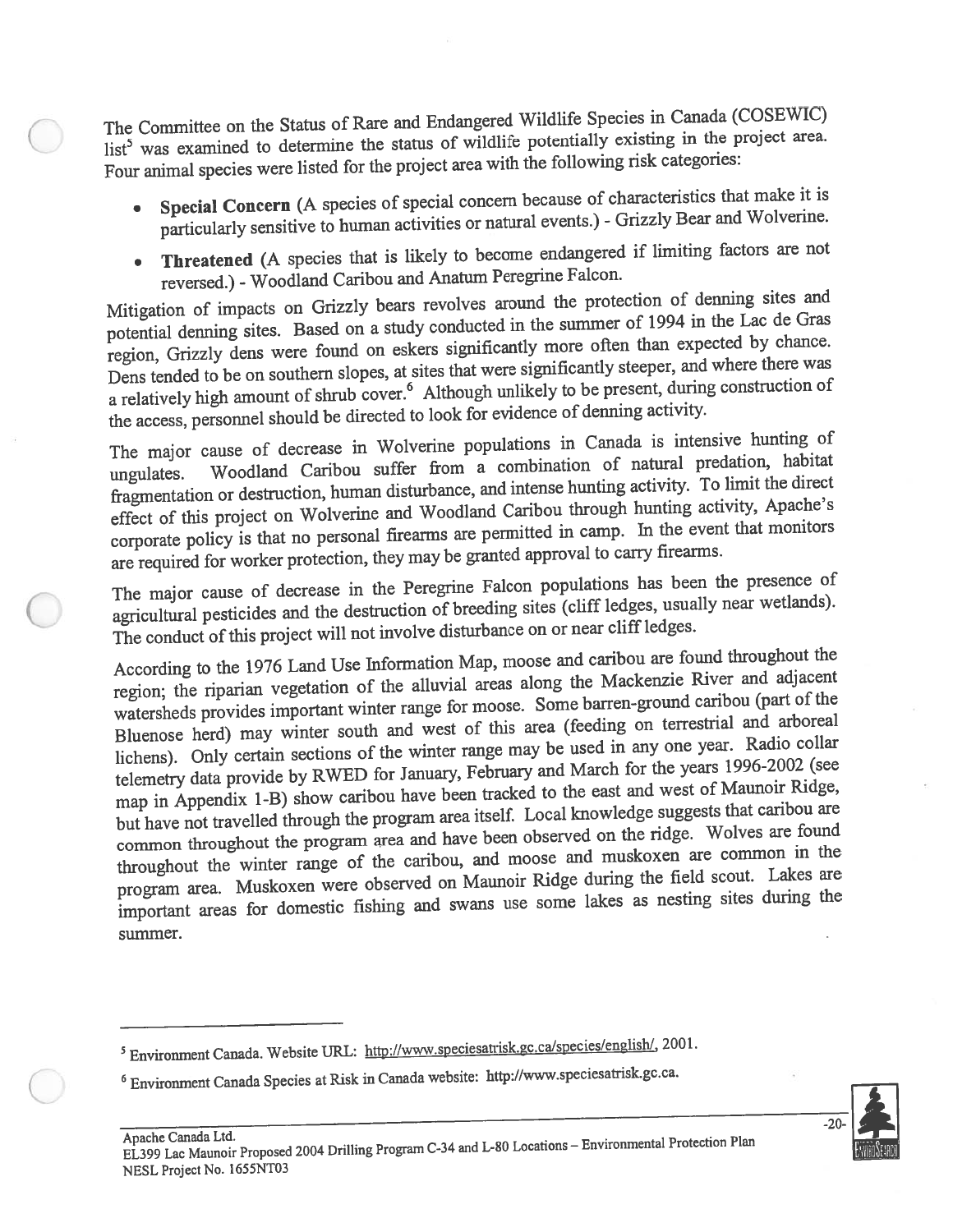## Biological Environment

| Environmental<br><b>Feature</b>   | <b>Potential Impact</b>                                                  | <b>Proposed Environmental Protection and Mitigative Measures</b>                                                                                                                                                                                         |
|-----------------------------------|--------------------------------------------------------------------------|----------------------------------------------------------------------------------------------------------------------------------------------------------------------------------------------------------------------------------------------------------|
| Vegetation                        | Species introduction $\cdot$                                             | Care will be taken to clean all equipment prior to bringing into program area<br>to limit the likelihood of introduction of non-native species.                                                                                                          |
|                                   | Loss of timber along $\bullet$<br>the access route                       | Existing lines will be utilized for access. Clearing will primarily involve the<br>removal of willows. Access widths will be maintained at 10m or less except<br>on tow hills where 15m widths will be required.                                         |
|                                   |                                                                          | Leaners, in areas of larger trees, will be removed to eliminate the potential for<br>$\bullet$<br>future erosion around root balls.                                                                                                                      |
|                                   |                                                                          | Any required seeding and/or follow-up inspections will be performed at the<br>$\bullet$<br>direction of INAC's Resource Management Officer.                                                                                                              |
|                                   | Damage to ground<br>vegetation and                                       | Frozen ground conditions will mitigate potential damage to ground<br>$\bullet$<br>vegetation.                                                                                                                                                            |
|                                   | permafrost                                                               | Cat blades will have protective shoes to elevate the blade, leaving some snow<br>$\bullet$<br>cover to protect vegetative mat and, thereby, reduce potential for erosion and<br>damage to permafrost.                                                    |
|                                   |                                                                          | Ice and snow will be used to build up the road base thus protecting the<br>$\bullet$<br>vegetative mat.                                                                                                                                                  |
|                                   |                                                                          | Clearing of vegetation will be required at the wellsites to level the sites.<br>۰<br>Access will be monitored for rutting and damage during warming conditions.<br>$\bullet$                                                                             |
|                                   | Increased fire<br>hazard potential due<br>to windrowing of<br>vegetation | 7m breaks in windrows will be made every 300m.<br>$\bullet$<br>Minimal slash is anticipated (using existing cutlines).                                                                                                                                   |
| Wildlife and Fish Fish population | changes                                                                  | Water supplies are of sufficient size that water removal will be less than 5%<br>$\bullet$<br>of the total under ice water volume.                                                                                                                       |
|                                   |                                                                          | No materials, including fuel caches, will be stored on the surface ice of any<br>$\bullet$<br>waterbody or within 100m of the normal highwater mark (including the air<br>strip location(s)).                                                            |
|                                   |                                                                          | During refuelling, non-drip nozzles and absorbent pads will be utilized.<br>٠<br>Apache has a spill contingency plan in place (see Appendix 5).<br>۰                                                                                                     |
|                                   |                                                                          | Spill response equipment includes a fuel transfer hose; sorbent blanket, scoop<br>۰<br>shovels and 205 litre empty drums.                                                                                                                                |
|                                   |                                                                          | Should a spill occur, the NWT 24-hour spill line will be called<br>۰                                                                                                                                                                                     |
|                                   |                                                                          | Program conducted during winter conditions (frozen ground and snow cover)<br>$\bullet$<br>when spills are highly visible and less prone to infiltration.                                                                                                 |
|                                   |                                                                          | Creek crossings will be constructed of clean ice/snow and/or culverts.<br>۰<br>Culverts will be removed and ice/snow fills will be notched upon completion<br>of the project. DFO will be consulted at (867) 777-7520 prior to placement<br>of culverts. |
|                                   |                                                                          | Water intake hoses will be screened to prevent uptake of fish.<br>٠                                                                                                                                                                                      |
|                                   |                                                                          | Operations will not be conducted within 30m of any waterbodies not being<br>۰<br>crossed.                                                                                                                                                                |
|                                   |                                                                          | If any deleterious materials fall into a waterbody, it will be removed<br>٠<br>immediately.                                                                                                                                                              |
|                                   | <b>Breeding</b><br>disturbances                                          | Program conducted during winter conditions to avoid critical periods for<br>۰<br>wildlife (late spring and early fall).                                                                                                                                  |

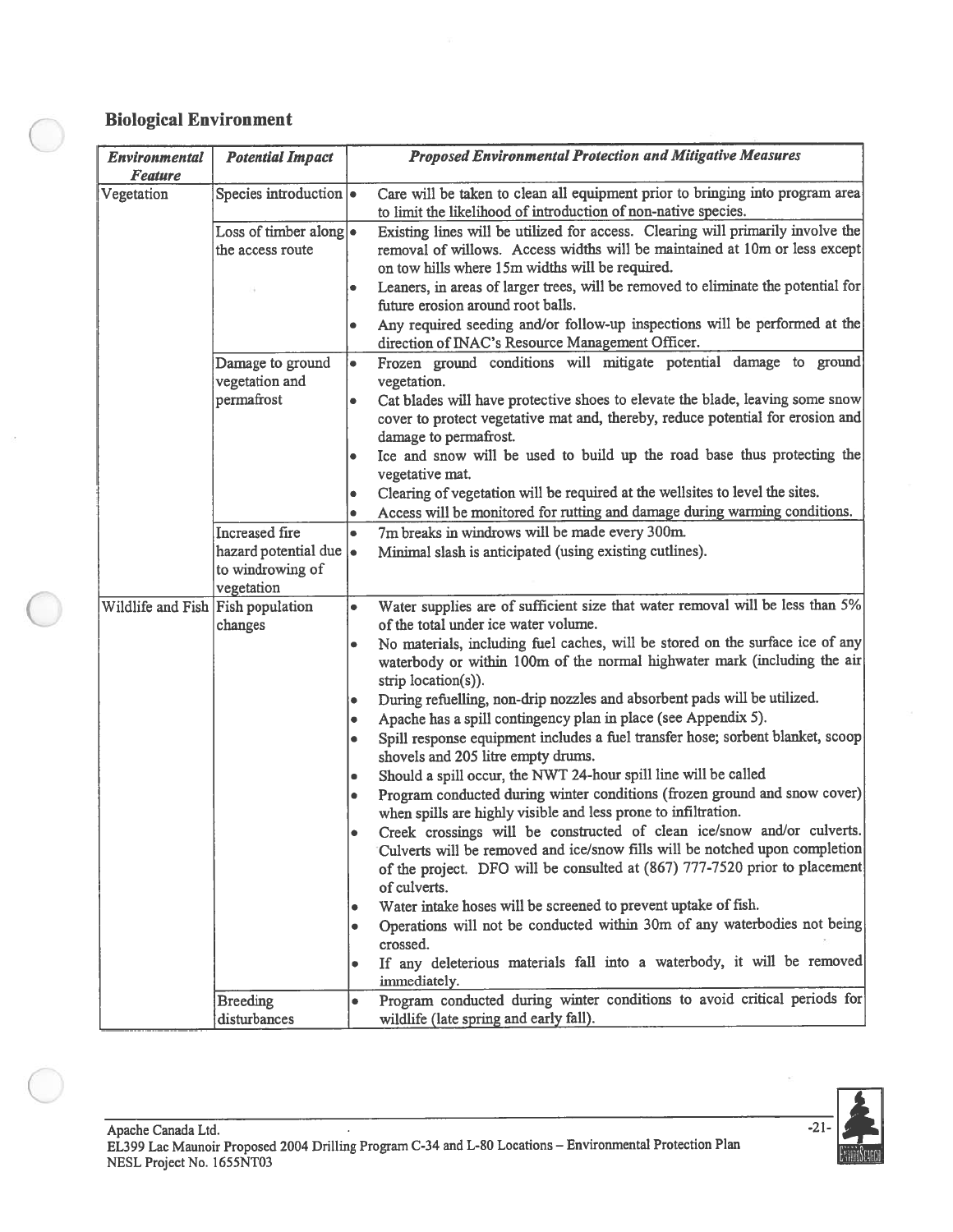| Environmental<br><b>Feature</b> | <b>Potential Impact</b>                                                           | <b>Proposed Environmental Protection and Mitigative Measures</b>                                                                                                                                                                                                                                                                                                                                                                                                                                                                                        |
|---------------------------------|-----------------------------------------------------------------------------------|---------------------------------------------------------------------------------------------------------------------------------------------------------------------------------------------------------------------------------------------------------------------------------------------------------------------------------------------------------------------------------------------------------------------------------------------------------------------------------------------------------------------------------------------------------|
|                                 | Wildlife and Fish Habitat changes /<br>effects                                    | No unusual wildlife concerns (endangered species or critical habitats) have<br>٠<br>been identified. However, caribou, muskoxen and fur-bearers are active in the<br>area.<br>Timing of program is later in the winter (caribou have typically migrated<br>through this area to the muskeg area west of Lac Belot).<br>Crews will be restricted to movement along access roads.<br>٠<br>No equipment will be used for purposes other than work.<br>۰<br>Slash will be windrowed with 7m breaks every 300m to allow passage of<br>$\bullet$<br>wildlife. |
|                                 | Game species<br>effects                                                           | The disturbance to game species is limited in that the activity is short in<br>۰<br>duration and localized.<br>No firearms will be permitted during the conduct of this program. Local<br>۰<br>monitors will be dealt with on a case-by-case basis.<br>Equipment will be speed limited to 40km/hr and will be required to slow<br>۰<br>down to allow safe passage when passing on-coming traffic.<br>Breaks in windrows will allow passage of wildlife.<br>۰                                                                                            |
|                                 | Forestry changes                                                                  | Windrows will have 7m breaks every 300m to allow passage by animals and<br>reduce the potential of forest fires.                                                                                                                                                                                                                                                                                                                                                                                                                                        |
|                                 | Wildlife may be<br>attracted to garbage<br>or harmed by debris<br>from operations | Garbage will be incinerated on site or hauled to Norman Wells.<br>$\bullet$<br>Sumps will be fenced-off.                                                                                                                                                                                                                                                                                                                                                                                                                                                |

## 6.3 Interacting Environment

This section examines the interacting environment with respec<sup>t</sup> to habitat and communities, social and economic issues, and culture and heritage and the potential effects of the drilling program and mitigative measures that will be in <sup>p</sup>lace.

Apache recognizes the opportunity for providing employment and business opportunities to First Nation Members.

The Sahtu Land Use Planning Board (SLUPB) Archaeological Sites Database<sup>7</sup> was consulted to determine if there were any known archaeological sites within the program area. The search found three sites in this region, but outside the program area (see Cultural and Infrastructure Data Map in Appendix 1-B). The report of the Sahtu Heritage Places and Sites Joint Working Group entitled "Rakekée Gok'é Godi: Places we take care of' lists three sites of importance in this region which appear to be consistent with the SLUPB Archaeological Sites Database:

- •"Among the Islands"
- •Colville Lake Trail
- •Lac des Bois

<sup>&</sup>lt;sup>7</sup> Sahtu Land Use Planning Board Archaeological Sites Database (combination of Archaeological Sites from the Museum of Civilization and Land Use Information Series Archaeological Sites from Department of Indian and Northern Affairs), December 2001.

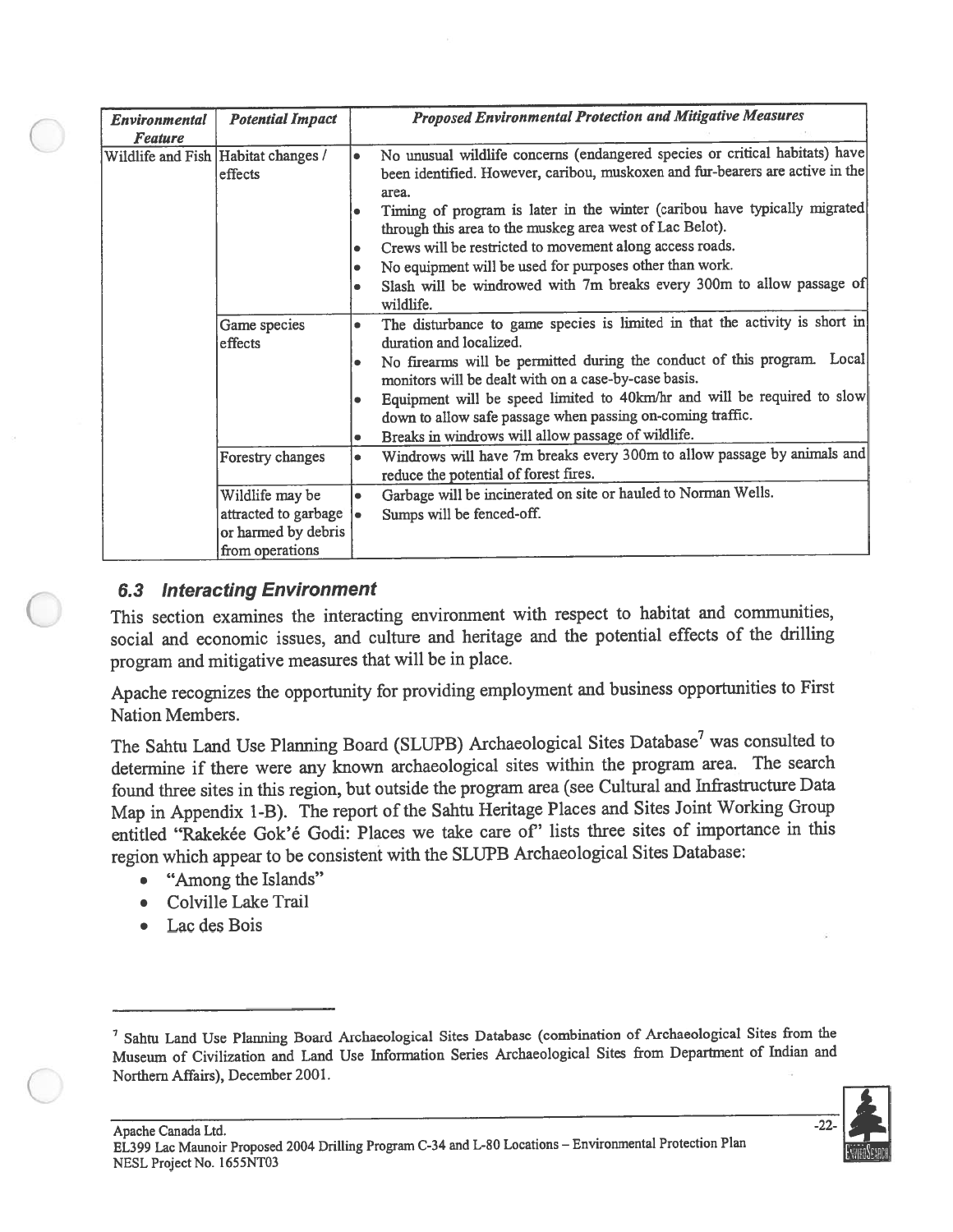#### 6.3.1 "Among the Islands"

This area is regarded as the home territory of the Dutá Got'ine (Among the Islands People) regional group and is located on the northern end of Colville Lake. The Kelly, Edgi, and Kochon families used this area for fishing, waterfowl, moose and caribou hunting. Apache's drilling program will not affect this site since it is east of the site and access to the program does not pass through this area.

#### 6.3.2 Colville Lake Trail

The Colville Lake Trail links Fort Good Hope and Colville Lake and was historically used every summer by the people from Colville Lake to walk back to Fort Good Hope. The last family to walk the trail in summer was the Oudzi family in 1965. In 1998, a group of people walked the trail as par<sup>t</sup> of <sup>a</sup> cultural revival project. Apache's drilling program will not conflict with the historical or current trail use due to the winter timing of activity.

#### 6.3.3 Lac des Bois

Lac des Bois is the home territory of the Tashin Got'ine regional group (Boucan, Oudzi, Orlias and Gully families) with several burials and cabins. It is an important fishing and trapping area and is on <sup>a</sup> caribou migration route. Apache's drilling program will not affect this site since it is located N of Lac des Bois.

| Environmental<br><b>Feature</b> | <b>Potential Impact</b>                                   |                             | <b>Proposed Environmental Protection and Mitigative Measures</b>                                                                                                                                                                                                                                                                                                                                                                                                                                                                                      |
|---------------------------------|-----------------------------------------------------------|-----------------------------|-------------------------------------------------------------------------------------------------------------------------------------------------------------------------------------------------------------------------------------------------------------------------------------------------------------------------------------------------------------------------------------------------------------------------------------------------------------------------------------------------------------------------------------------------------|
| Habitat and<br>communities      | Wildlife habitat /<br>ecosystem<br>composition<br>changes |                             | Improved access through the area to hunting, fishing, and trapping sites<br>will assist Colville Lake residents.                                                                                                                                                                                                                                                                                                                                                                                                                                      |
|                                 | Reduction/removal<br>of keystone or<br>endangered species | $\bullet$<br>٠<br>$\bullet$ | Caribou winter habitat has been identified SW of the program area.<br>Apache plans to conduct the program without disturbing the vegetative<br>mat by leaving some snow on the access.<br>Disturbance will be limited to the wellsites, sumps, camps and existing<br>access.<br>Workers should be aware of the potential for hunters in the area.                                                                                                                                                                                                     |
|                                 | Removal of wildlife<br>corridor or buffer<br>zone.        | $\bullet$                   | Windrows will have 7m breaks every 300m to allow passage of wildlife.                                                                                                                                                                                                                                                                                                                                                                                                                                                                                 |
| Social and<br>Economic          | Increase in urban<br>facilities or services               | $\bullet$                   | Local personnel and businesses will be employed wherever possible.                                                                                                                                                                                                                                                                                                                                                                                                                                                                                    |
|                                 | Human health<br>hazard                                    | $\bullet$<br>۰              | The sleigh camp will be moved frequently and the sewage will be spread<br>on surface (at least 100m from any watercourse) as one-time releases<br>and part of the standard operating practices in the area to minimize<br>permafrost damage.<br>The drilling camps will be located adjacent to the wellsites and will<br>utilize sumps for disposal of sewage. The sumps will be located at least<br>100m from the high water mark of any water body.<br>Fuel caches will be set-back a minimum of 100m from the high water<br>mark of any waterbody. |

#### Interacting Environment